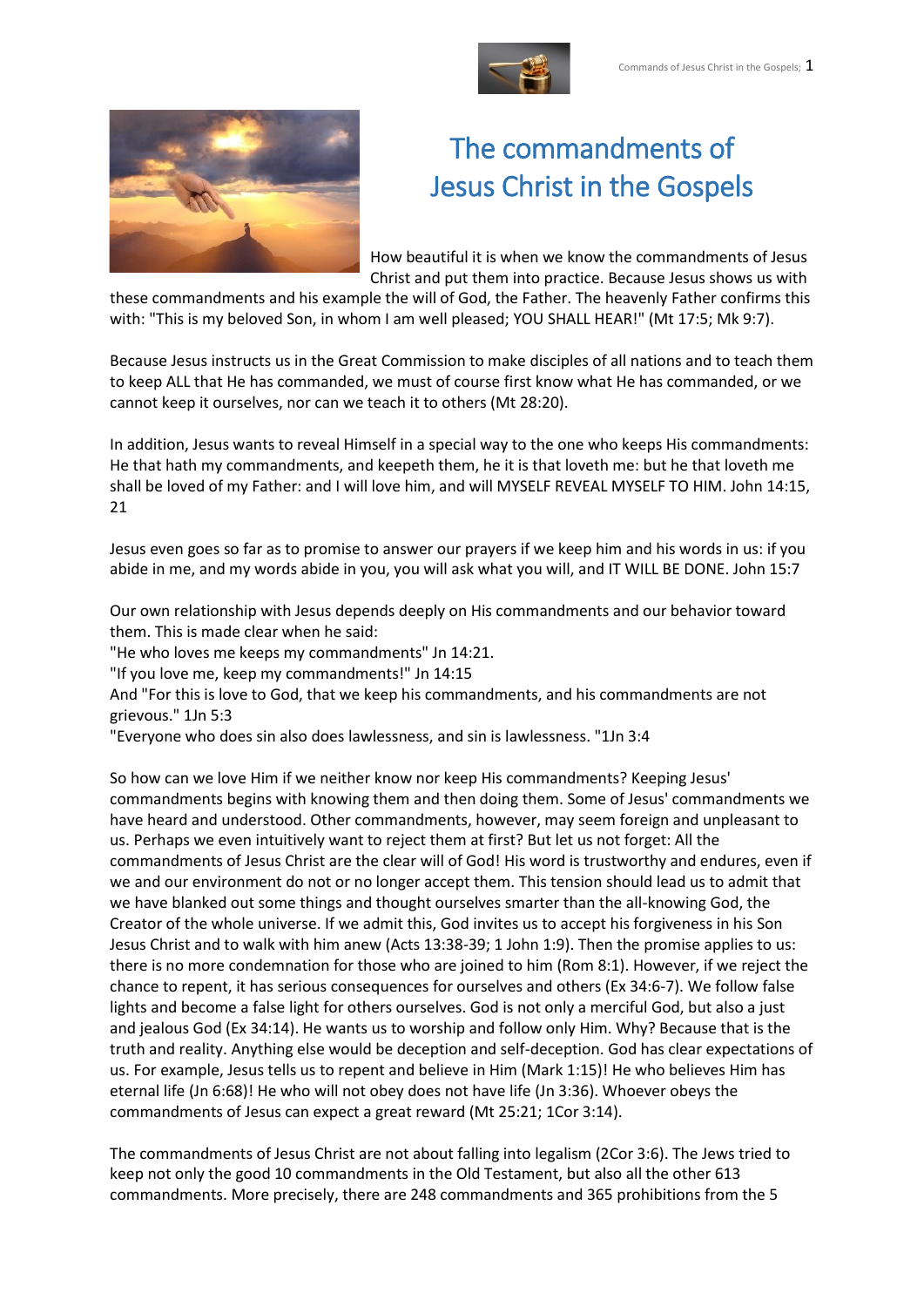

books of Moses. In addition, they invented many human commandments that have nothing to do with God's will, which are listed in the Mishnah or Talmud. For example, no Jew is allowed to eat meat and dairy products at the same time (generalization of Ex 23:19; 34:26). The Jews tried to prevent breaking God's commandments by these additional regulations and then being led into exile once again (first in 605 B.C.). Jesus Christ vehemently rejects these supplementary commandments in the Talmud as mere human commandments that nullify God's commandments (Matt. 15:9; Mark 7:7). From this we can learn not to add anything to God's commandments, but also not to take anything away (Deut 4:2; Rev 22:18). This is the danger we face again and again. Although Christians are freed from literal obedience, they are not lawless, but the law of Christ (Gal 6:2) and the Holy Spirit (Rom 8:2) is in them.

On the other hand, it is not a matter of keeping the commandments to get to heaven either. Generations before us tried to do that and failed (Gal 3:10-14). We turn back from our previous evil ways and agree with God that we actually deserve only damnation. But Jesus Christ died for us on the cross to take God's wrath for our guilt. He frees us from the fear of God's judgment and mere literal obedience (Gal. 5:1, 13). We invite Jesus Christ to be our Savior and Lord and to fill us with His Holy Spirit. We love Jesus Christ who does, has done and will do so much good for us! God does not save people because they would be "good," but He saves them even though they are evil for the purpose of transforming them into His image (Rom. 5:8; 2 Cor. 3:18).

In today's world, we are more in danger of not taking God's commandments seriously and adapting them to our way of life than the other way around, adapting our lives to God's will and His commandments. Perhaps one or the other thinks to himself: "The less I know, the less I have to answer for" (Lk 12:48). But God wants us to know His will and to put it into practice for the blessing of ourselves and others.

At the end of the Sermon on the Mount, Jesus speaks of a mighty storm, a flash flood, which will test all people and their ways of life. The lifestyles of people who live according to the commandments of Jesus will withstand this challenge. Those who live lawlessly and do not take the commandments of Jesus seriously will "collapse" catastrophically (Mt 7:24-29). They will end up in hell (Mt 5:30), which Jesus explicitly warns against (Mk 9:47-48).

There are various lists on the Internet of Jesus' commandments. Some are limited to the Gospels, the literal speech of Jesus Christ and his direct universal commands. Others cover the entire New Testament and also list indirect commands, or commands meant only for certain people in certain places at a certain time. Some commands are repeated in slightly modified form. Here I limit myself in the first part mainly to the Gospels with references to repetitions in the rest of the New Testament. In the second part, I supplement the commandments of the rest of the New Testament. I mostly omit commands for specific groups of people that apply only to specific times: e.g., Mark 13:15, which deals with the coming 7-year tribulation period and Jews to flee immediately when they see the abomination of desolation in the temple. Indirect commandments are marked with "i>" after the Bible verse.

All 142 commandments/prohibitions listed have been arranged in categories. Many commandments could well be located in other categories. Different Bible translations were used.

*The greatest commandment*

1. Obey the greatest of all commandments! You shall love the Lord your God with all your heart, with all your devotion and with all your mind! This is the greatest and most important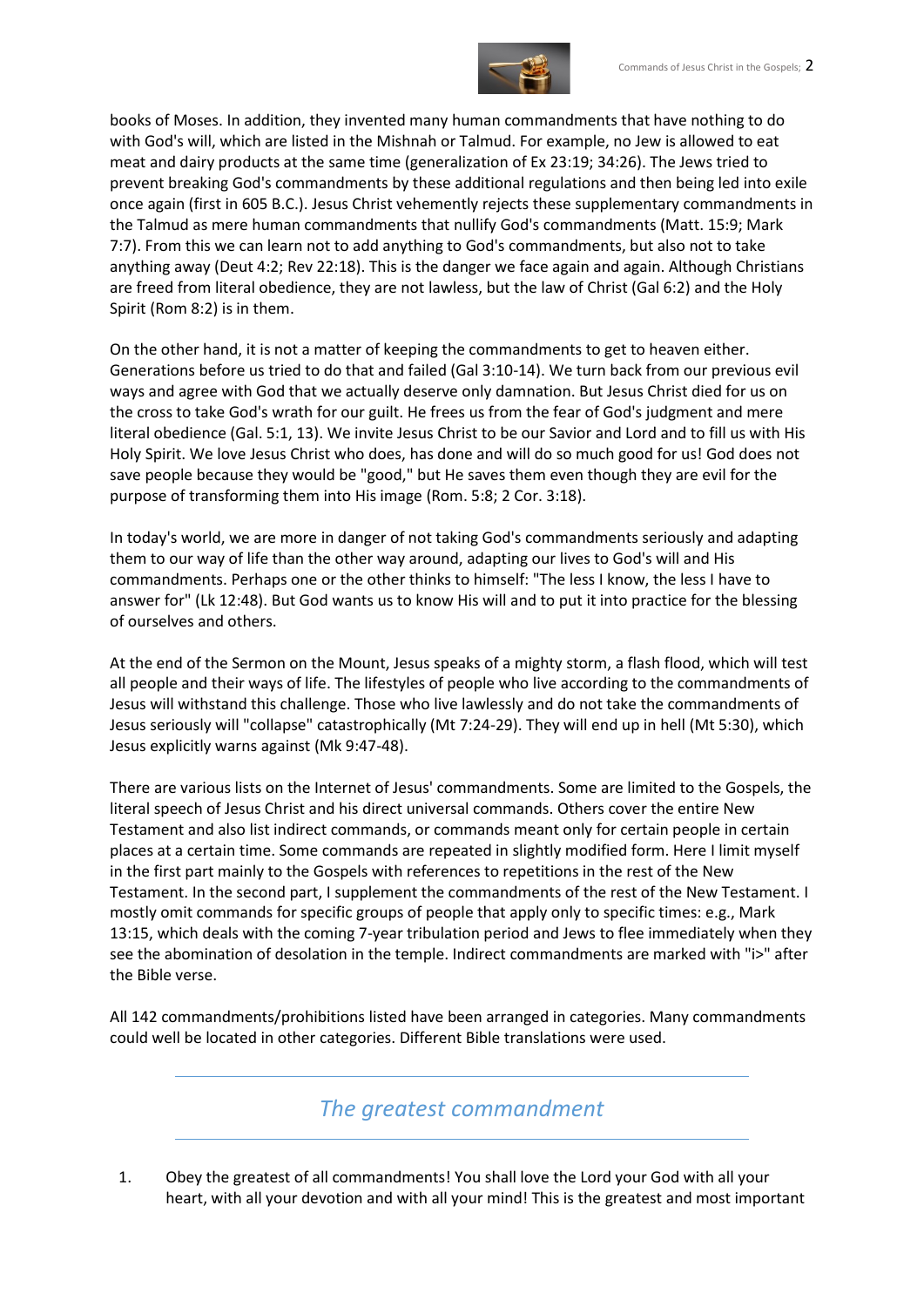

commandment. Love your fellow man as yourself! Mt 22:37-40; Mk 12:28-31; Lk 10:25-28; Mt 19:19; Rom 12:9-10; 13:9; 1Cor 14:1; Gal 5:14; Eph 3:17; Jas 1:12; 2:8

- 2. Act according to the Golden Rule, which covers everything: Treat your fellow man in everything as you would want them to treat you. This is what the Law and the Prophets require. Mt 7:12; Lk 6:31
- 3. Keep the commandments. You shall not kill; you shall not commit adultery; you shall not steal; you shall not bear false witness; honor your father and mother; and you shall love your neighbor as yourself. Mt 19:17-19; Mk 10:17-19; Lk 18:18-20; Eph 5:17; Jas 2:11
- 4. Promote truth, mercy, and faith in yourself and others! justice and mercy and faith; these you should have done and not let those go; Mt 23:23; Mt 9:13; Lk 6:36; 10:37; 1Cor 5:8; 2Tim 2:24; 1Pet 3:8; Eph 4:15
- 5. The goal of all biblical teaching is love, good conscience and genuine faith! But the goal of instruction is love from a pure heart and from a good conscience and from unfeigned faith. 1Tim 1,5

# *Personal faith*

- 6. Hear what the Holy One says to the churches! Rev, 2:7: He who has an ear, hear what the Spirit says to the churches! Heb 4:7; 12:25; Rev 2:11, 17, 26-29; 3:5-6, 12-13, 21-22.
- 7. Listen carefully and try to understand what Jesus is saying! Mt 11:15: He who has ears to hear, let him hear! Mt 13:9, 12, 18, 43; 15:10; 21:33; Mk 4:3, 9, 23-25; 7:14; Lk 8:8, 18; 12:48; 14:35; 1Cor 14:20; Heb 2:1; Jas 1:19; 2:5; 2Pet 3:8; Rev 13:9-10.
- 8. Read the Bible! Mt 21:42 i>: Have you never read in the scriptures...?; Mk 12:10; Col 4:15; 1Th 5:27; 1Tim 4:13; 1Pet 2:2; Rev 1:3
- 9. Go through the narrow gate and walk the narrow way! Mt 7:13-14: Go in through the narrow gate!; Lk 13:23-30
- 10. Turn back and believe in the good news! Mk 1:15: Repent and believe the gospel!; Mt 4:17; Acts 2:38; 3:19, 26; 17:30; 26:20; Rom 2:4; Heb 3:7; Jas 1:22; 4:8-10; 1Jn 1:9; 2:1; Rev 2:16; 3:18-19; 22:14.
- 11. Purify yourself first in the innermost of your thoughts, then the outside will automatically be purified! Mt 23:26: Purify first the inward part of the cup, that its outward part may also be purified; 1Cor 5:7; Jas 4:8; 1Pet 1:22; 1Jn 3:3
- 12. Be born again! Jn 3:7: You must be born anew.
- 13. Come to Jesus and drink from him! Joh 7,37 i>: If anyone thirsts, let him come to me and drink!
- 14. Ask for the Holy Spirit! Lk 11:13 i>: If you then, being evil, know how to give good gifts to your children, how much more will the Father, who gives from heaven ⟨the⟩ Holy Spirit give to those who ask him!
- 15. Receive the Holy Spirit! Joh 20:22: And when he had said this, he breathed on them and said to them: Receive Holy Spirit!; Rom 12:11.
- 16. Rejoice in the eternal life given to you! Lk 10,20: ...But rejoice that your names are written in the heavens!; 2Cor 13,11; 1Jn 2,25
- 17. Love Jesus more than your relatives and yourself in order to follow Jesus in His mission! Lk 14,26 i>: If anyone comes to me and does not hate his father and mother and wife and children and brothers
- 18. Do not love your life above all else, but follow Jesus and serve Him alone! John 12:25-26 i>: He that loveth his life shall lose it; and he that hateth his life in this world shall keep it unto life eternal. If anyone serves me, let him follow me!; Jn 21:22; 1Cor 11:1; Eph 5:1; Phil 3:17; Heb 6:12.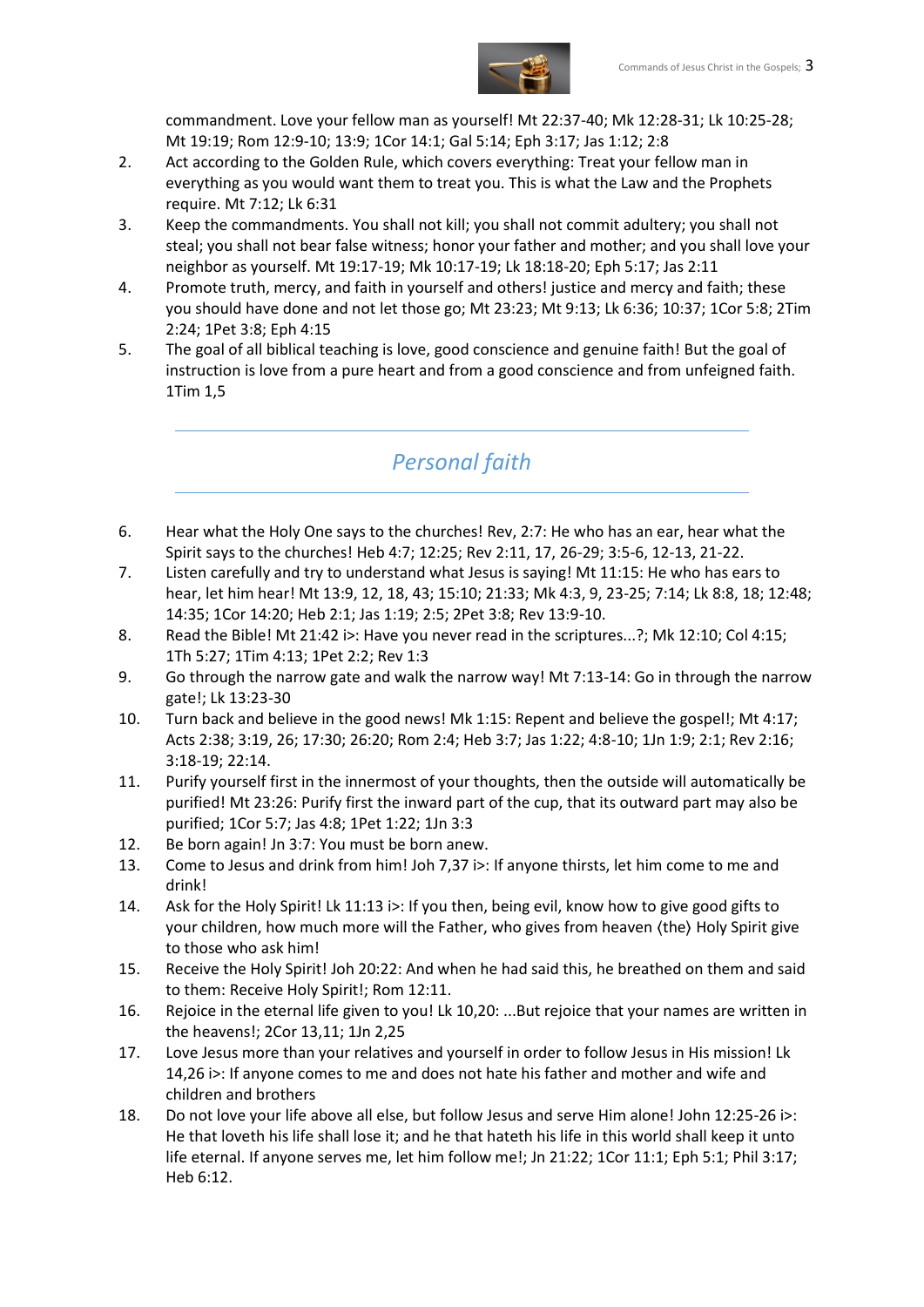

- 19. Deny yourself, in the image "hate yourself" and take up your cross! Mt 16:24-26: If anyone would come after me, let him deny himself and take up his cross and follow me!; Mt 8:22; 10:37-39; Mk 8:34-35; Lk 9:59-60; 14:26-27; Jn 12:25; 2 Tim 2:11-12.
- 20. Take up the yoke of Jesus and learn from him! Mt 11:28-30: Come to me, ... take my yoke upon you, and learn from me!
- 21. Abide in Jesus! Jn 15:4: Abide in me and I in you; 1Jn 2:24-25; Rev 3:20.
- 22. Abide in his love! Jn 15:9: Abide in my love; 1Jn 4:16; Jude 1:21.
- 23. In you all darkness shall be displaced by light! Lk 11:36 i>: If therefore thy whole body be light, and have no dark part, it shall be altogether light, as when the candlestick lighteth thee with her beam; Eph 5:8-9; 1Jn 1:7.
- 24. Believe in God and in Jesus Christ! Jn 14:1: You believe in God, believe also in Me!; Mt 23:23; Mk 11:20-24; Jn 12:44, 46; 14:10-12; 20:31; Ac 20:21; Ro 10:9, 11, 13; 14:22-23; Heb 11:6f; 12:16; Jas 2:1, 19; 1Jn 3:23; 5:10.
- 25. Believe that Jesus represents the Father! Jn 14:11-14: Believe me that I am in the Father and the Father is in me; but if not, believe for the works themselves!
- 26. Live from the word of God! Mt 4:4 i>: Not by bread alone shall a man live, but by every word that proceedeth out of the mouth of God; Lk 4:4; Jn 8:47; 10:27-28; 16:13-14; Rom 8:14.
- 27. Honor and respect the law of God revealed in the Old Testament. Mt 5:17 i>: Do not think that I have come to abolish the law or the prophets; I have not come to abolish, but to fulfill; 19:17; Lk 16:31.
- 28. Keep the commandments of Jesus! Jn 14:15, 21 i>: If ye love me, ye shall keep my commandments; ... He that hath my commandments, and keepeth them, he it is that loveth me: but he that loveth me shall be loved of my Father; and I will love him, and will manifest myself to him; Heb 8:10-11; Rev 13:12.
- 29. Get a better righteousness than that of the teachers of the law and the Pharisees, namely, the righteousness that Jesus gives you! Mt 5:20 i>: For I say to you: Unless your righteousness far surpasses that of the scribes and Pharisees, you will by no means enter the kingdom of heaven; Jas 2:1.
- 30. Make God and His kingdom your number one! Mt 6:33: But seek first the kingdom of God and his righteousness; Rom 12:11; Heb 1:9.
- 31. Follow the goal to be perfect, as the Father in heaven is! Mt 5:48: You therefore are to be perfect as your heavenly Father is perfect; 2Cor 7:1; 1Tim 5:7; 2Pet 3:14
- 32. When you have successfully finished something, do not become proud, but give glory to God alone and realize that you are only a useless servant! Lk 17:10: So you also, when you have done all that you were commanded, say, "We are useless slaves; we have done what we were bound to do;" Eph 2:11; Gal 5:26.
- 33. Learn from Jesus what humility is. Do not think yourself wise! Mt 11:29: Take my yoke upon you and learn from me, for I am meek and lowly in heart; so you will find rest for your souls; Lk 14:8-11; Acts 10:26; Rom 12:3; 1Cor 3:18; 10:12; Gal 5:26; Eph 4:1; Col 3:12; Phil 2:3-4; 1Tim 6:17-18; Heb 4:11; Jas 1:9-10. 21; 4:10; Jas 3:13; 4:10; 1Pet 3:8; 5:5,-7.
- 34. Be last, not first! Mt 19:30 i>: But many first will be last and last first.
- 35. Be trustworthy even in the smallest things! Lk 16:10 i>: He who is faithful in the least is faithful also in much, and he who is unjust in the least is unjust also in much.
- 36. Do not challenge God! Mt 4:7: Again it is written, "You shall not tempt the Lord your God; Lk 4:12.
- 37. Serve and worship God alone! Mt 4:10: "You shall worship and serve the Lord your God alone."; Mt 6:9; Lk 4:8; 10:28; Acts 15:20; Heb 9:14; 1Jn 5:21; Rev 14:7; 15:4; 19:10; 22:9.
- 38. Stop sinning! Jn 8:11: ... sin no more from now on!; Rom 6:11-12; 12:2; 1Cor 15:34; 2Cor 7:1; Jas 4:7; 1Pet 5:9
- 39. Stop doubting, believe! Jn 20:27, 29: ...Do not be unbelieving, but believing!...; Phil 2:14; Jas 1:6; Jude 1:22-23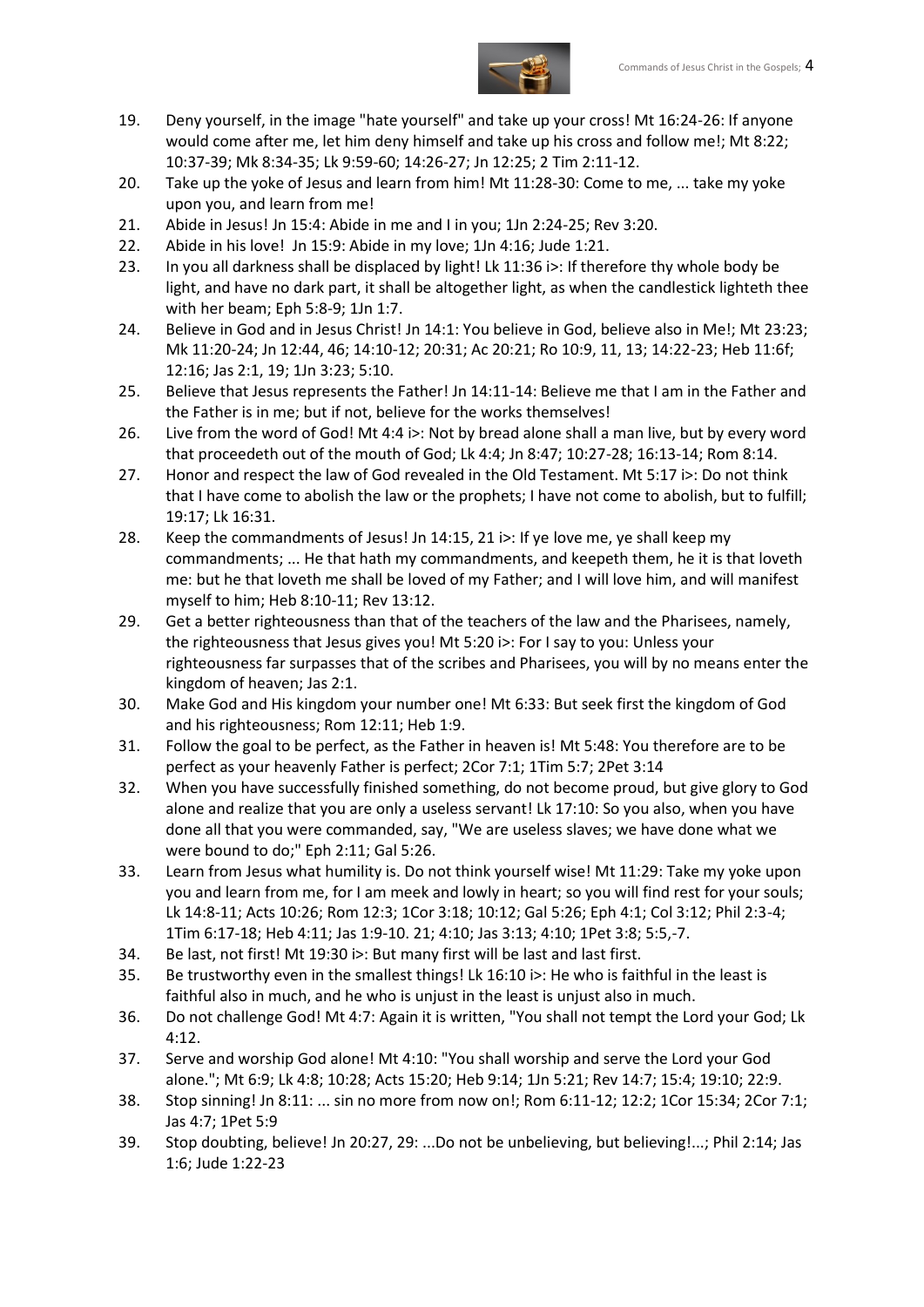

- 40. Bring forth spiritual fruit! Mt 3:8: now bring forth fruit worthy of repentance; Mt 4:17-21; 12:33; 13:12, 23; 25:29; Mk 4:20; Lk 8:15; 13:6-7; Jn 15:2-5, 8, 16; Eph 4:1; Phil 1:27-28; Col 1:10; 1Th 2:12.
- 41. always be ready and watchful for the return of Jesus! Mt 24:42-51: Watch therefore!... Therefore you also be ready!; Mk 13:28-37; Lk 12:35-48; 21:29-36; 1Cor 10:13; 1Th 5:6, 8; 2Tim 4:8; Jas 5:7-8; 1Pet 5:8; 2Pet 3:12; Rev 3:2; 16:15.
- 42. Wait for the return of Jesus without fear and resist false teachers! Mt 24:4-6, 23-27: See to it that no one deceives you.... Watch, do not be afraid! ... Then if anyone says to you, Behold, here is the Christ, or there! do not believe it! ... If they say to you, Behold, he is in the wilderness, do not go out. Behold, in the chambers!, do not believe it!; Phil 3:2-3; 2Th 2:2-3; 1Tim 4:16; Heb 13:9.
- 43. Trust Jesus like a child! Mt 18:3-5 i>: Verily I say unto you, Except ye repent and become as little children, ye shall in no wise enter into the kingdom of heaven. Therefore, if anyone will humble himself like this child, he is the greatest in the kingdom of heaven.

# *Spiritual exercises*

#### Hidden prayer

- 44. Pray and be persistent: Ask, seek, knock! Mt 7:7: Ask, and it will be given to you; seek, and you will find; knock, and it will be opened to you!; Lk 11:9-13; Jn 16:24, 26; Rom 12:12; Col 4:2; Phil 4:6; Col 4:2-4; Jas 5:13; Heb 4:16; 10:19-23; 11:6; 1Pet 4:7; Jude 1:20.
- 45. Do not perform show prayers, but pray to God secretly! Mt 6:5-7: And when you pray, do not be like the hypocrites, for they love to pray standing in the synagogues and in the corners of the streets, that they may be seen of men. Verily I say unto you, they have their reward gone. But when you pray, go into your chamber, and when you have shut your door, pray to your Father who is in secret. And your Father who sees in secret will reward you; Heb 10:22.
- 46. Worship God in spirit and in truth. Jn 4:24 i>: God is spirit, and those who worship him must worship in spirit and truth; Jude 1:20.
- 47. Pray to the Father in the manner of the Lord's Prayer! Mt 6:9-15: Pray ye therefore thus....
- 48. Pray with expectation in faith! Mt 21:21-22 i>: If you have faith and do not doubt, not only will you do what was done to the fig tree, but you will also say to this mountain: Lift yourself up and throw yourself into the sea!" it will be done. And whatever you ask for in prayer, believing, you will receive; 17:20; Jas 1:6.
- 49. Ask in the name of Jesus! Jn 14:13-14 i>: And whatsoever ye shall ask in my name, that will I do, that the Father may be glorified in the Son. If you ask me anything in my name, I will do it; Jn 15:7, 16; 16:24.
- 50. Don't slur your prayer with many repetitions! Mt 6:7-8: But when you pray, do not babble as those of the nations do, for they think that they will be heard because of their much speaking. Do not be like them! ...
- 51. Pray that you will not be tempted or fall into temptation. Resist Satan! Mt 26:41: Watch and pray so that you will not fall into temptation; Lk 22:46; Jas 1:2, 12-15; 1Pet 5:9; Rev 3:2.

# Hidden fasting

52. Do not brag about fasting, but do it secretly for God! Mt 6:16-18: But when you fast, do not look gloomy like the hypocrites. ... But when you fast, anoint your head and wash your face, so that you will not appear to men as one who fasts, but to your Father who is in secret! And your Father, who sees in secret, will reward you; Mt 9:15; Mk 2:20; Lk 2:37; 5:35

# Hidden alms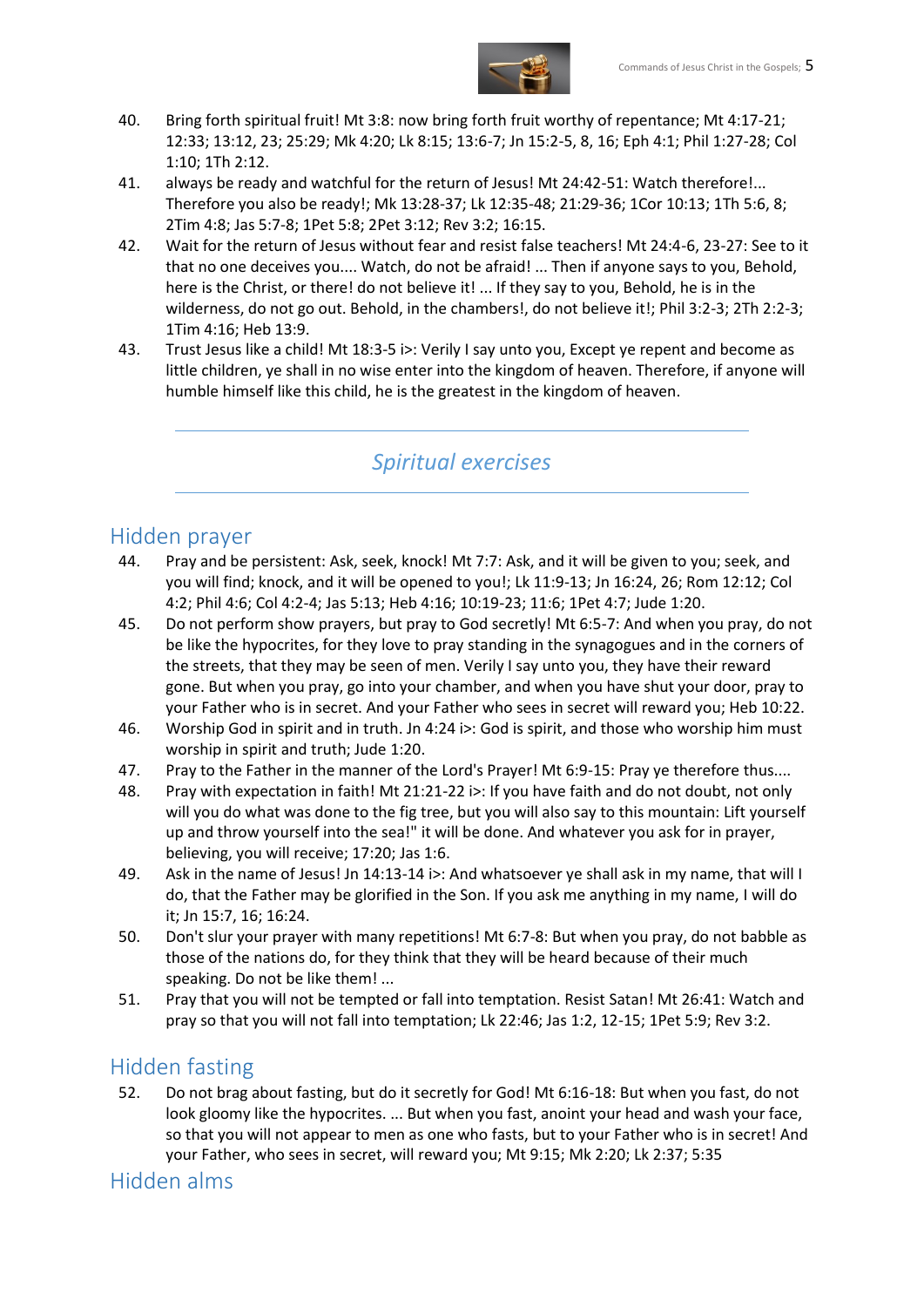

- 53. Give alms! Give only to please God, not men! Mt 6:2-4: Now when thou doest alms, thou shalt not sound a trumpet before thee, as the hypocrites do in the synagogues and in the streets, that they may be honored of men. ...But when thou doest alms, let not thy left hand know what thy right hand doeth: that thine alms may be in secret, ... Luke 6:38; 11:41; 1 Corinthians 16:2; 2 Corinthians 8:12; 9:6-7.
- 54. Beware of all covetousness, greed and envy! Be rich in relation to God! Lk 12,16-21 i>: You fool! This night your soul will be required of you. But what you have prepared, for whom will it be?... So is he who gathers treasures for himself and is not rich in the sight of God; Eph 3:3; 1 Tim 6:10; Jas 5:1; 1Pet 5:2.
- 55. Invite the poor to come to you and give them gifts. Lk 14:12-14: When you make a luncheon or a supper, do not invite your friends, nor your brothers, nor your relatives, nor rich neighbors, lest they also invite you back and repay you. But when you make a meal, invite the poor, the crippled, the lame, the blind; Gal 2:10.

### *Sexuality*

- 56. Resist sexual desire in your thoughts! Mt 5:27-30: You have heard that it was said, You shall not commit adultery. But I say unto you, that whosoever looketh on a woman to lust after her hath committed adultery with her already in his heart. But if your right eye causes you to sin, pluck it out and cast it from you; Acts 15:20, 29; Rom 13:13; 1Cor 6:18; Gal 6:9; 1Th 4:2- 5; 2Tim 2:22; 1Tim 6:9-11; Tit 2:6; 1Pet 2:11; Heb 12:16.
- 57. Respect marriage and do not break it! Do not divorce! Mt 5:31-32 i>: But I say unto you, That whosoever shall put away his wife, except it be for fornication, committeth adultery with her: and whosoever marrieth a woman put away committeth adultery; 19:6, 9; Mk 10:9, 11- 12; Lk 16:18; Ro 13:9; 1Co 6:10-11; 7:2-5, 10-11; 1Tim 1:10; Heb 12:16; 13:4; Jas 2:11.
- 58. Don't marry a caste or casts! Mt 5:32 i>: whoever marries a dismissed woman commits adultery; Lk 16:18.
- 59. Whoever wants to remain single should live like this! Mt 19,12 i>: for there are those who have been cut off from their mother's womb, and there are those who have been cut off from men, and there are those who have cut themselves off for the sake of the kingdom of heaven. He that can lay hold of it, let him lay hold of it; 1 Cor. 7:7-8, 40.
- 60. God created humans as man and woman and they alone live out a godly sexuality in a lifelong marriage! Mt 19:5-6,9 i>: Therefore shall a man leave his father and mother, and shall cleave to his wife; and the two shall be one flesh? So now they are no longer two, but one flesh. What therefore God hath joined together, let not man put asunder! ... But I say unto you: Whosoever shall put away his wife, except it be for fornication, and shall marry another, committeth adultery."; Mark 10:2-12; Luke 16:18; John 4:17; Eph. 5:3

# *Talking*

- 61. You shall not lie! Mt 19:18: ... you shall not bear false witness; Mk 10:19; Lk 18:20; Rom 13:9; Col 3:9; Jas 4:11.
- 62. Do not swear to corroborate your testimony! Mt 5:34-37: Do not swear at all!; Lk 3:14; Jas 2:11; 3:10; 5:12.
- 63. Stick to the truth, keep your word, do not exaggerate, stick to the simple yes and no! Mt 5,37: But let your word yes be yes, and no be no! But whatever goes beyond this is of the evil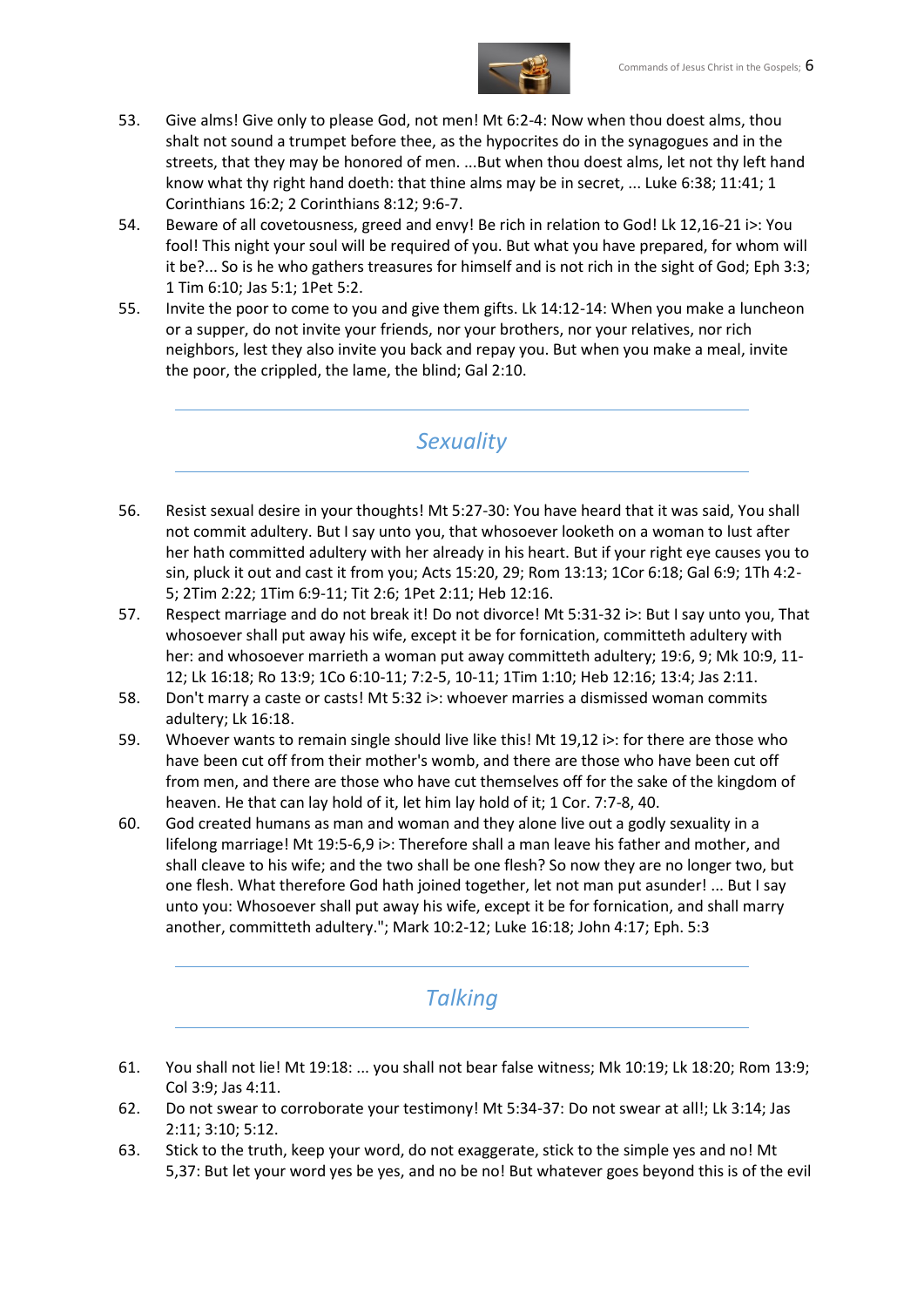

one; Rom 13:12; 2Cor 13:8; Eph 4:15, 25; Phil 4:8; 1Tim 1:10; 2Tim 3:14; 2Th 2:10; 1Pet 2:1, 12; 3:16; Jas 1:19; 3:14.

- 64. Always watch your words and speak what is good! Mt 12:33-37 i>: Brood of vipers! How can you speak good, since you are evil? For out of the abundance of the heart the mouth speaks. The good man out of the good treasure brings forth good, and the evil man out of the evil treasure brings forth evil. But I say unto you, that of every vain word that men shall speak, they shall have to give account in the day of judgment: for out of thy words thou shalt be justified, and out of thy words thou shalt be condemned; Eph. 4:29, 31; 1 Pet. 1:15-16; 3:10; Jas. 1:19; 2:12.
- 65. do not blaspheme at all! Mt 12:31 i>: Every sin and blasphemy will be forgiven men; but the blasphemy of the Spirit will not be forgiven; Eph 4:26; 5:3-4.
- 66. Do not call fellow man "father" (such as father Abraham), master or "teacher" whom you blindly follow. Only God is the true Father and Jesus Christ is the true Teacher and Master! Mt 23:8-10: But you, do not let yourselves be called Rabbi! For one is your teacher, but all of you are brothers. Neither shall you call anyone on earth your father; for one is your Father, that is, he who is in heaven. Neither be ye called Master: for one is your Master, the Christ.

### *Goods*

- 67. You shall not steal! Mt 19:18: ... you shall not steal ...; Mk 10:19; Lk 18:20; Rom 13:9; Eph 4:28; 1Th 4:11-12.
- 68. Let your light, your good deeds become visible to people, so that they give glory to God! Mt 5:14, 16: So let your light shine before men, that they may see your good works and glorify your Father who is in the heavens; Lk 12:35; Gal 6:9-10; Eph 5:8-9; 1Pet 2:12; 3:11; Rev 19:7
- 69. Give generously to everyone who asks you and do not ask for it back! Mt 5:42: Give to him who asks you, and do not refuse him who wants to borrow from you; Lk 6:30, 38.
- 70. Give especially spiritual help for free! Mt 10,8: Heal the sick, raise the dead, cleanse the lepers, cast out demons! For free you have received, for free you give!
- 71. Collect treasures, but only heavenly treasures, not earthly treasures! Mt 6:19-21: Do not store up for yourselves treasures on earth, where moth and rust consume them, and where thieves break in and steal. But lay up for yourselves treasures in heaven, where neither moth nor rust doth corrupt, and where thieves do not break in and steal. For where your treasure is, there will your heart be also; Heb 13:5.
- 72. Make friends with temporal riches and store up good things for eternity. Lk 16:9: Make friends with unrighteous mammon, so that when it comes to an end you may be received into the eternal tents; Rom 12:13; Gal 6:9-10; 1Tim 6:18-19; Tit 2:14.
- 73. If your heart is set on possessions, sell what you have and give to the needy! Mt 19:21: If you want to be perfect, go and sell what you have and give to the poor, and you will have treasure in heaven; and come and follow me; Lk 12:33; 18:18-23.
- 74. Do not worry about your survival (food, drink, clothing)! Mt 6:25-26: Do not be anxious for your life, what to eat and what to drink, nor for your body, what to put on!; Jn 6:27; 1Tim 6:8; 1Pet 5:7
- 75. Do not worry about tomorrow! Take ravens and lilies as an example! Mt 6:25-34: Do not therefore be anxious about tomorrow. For tomorrow will take care of itself. Every day has enough in its evil; Lk 12:24, 27-28; 1Pet 5:7.
- 76. Be content with your salary and what you have! Do not extort anyone and do not use violence! Lk 3:14 (John the Baptist): Do not do violence to anyone, and do not extort anyone, and be content with your wages!; 1Tim 6:8; 2Th 3:12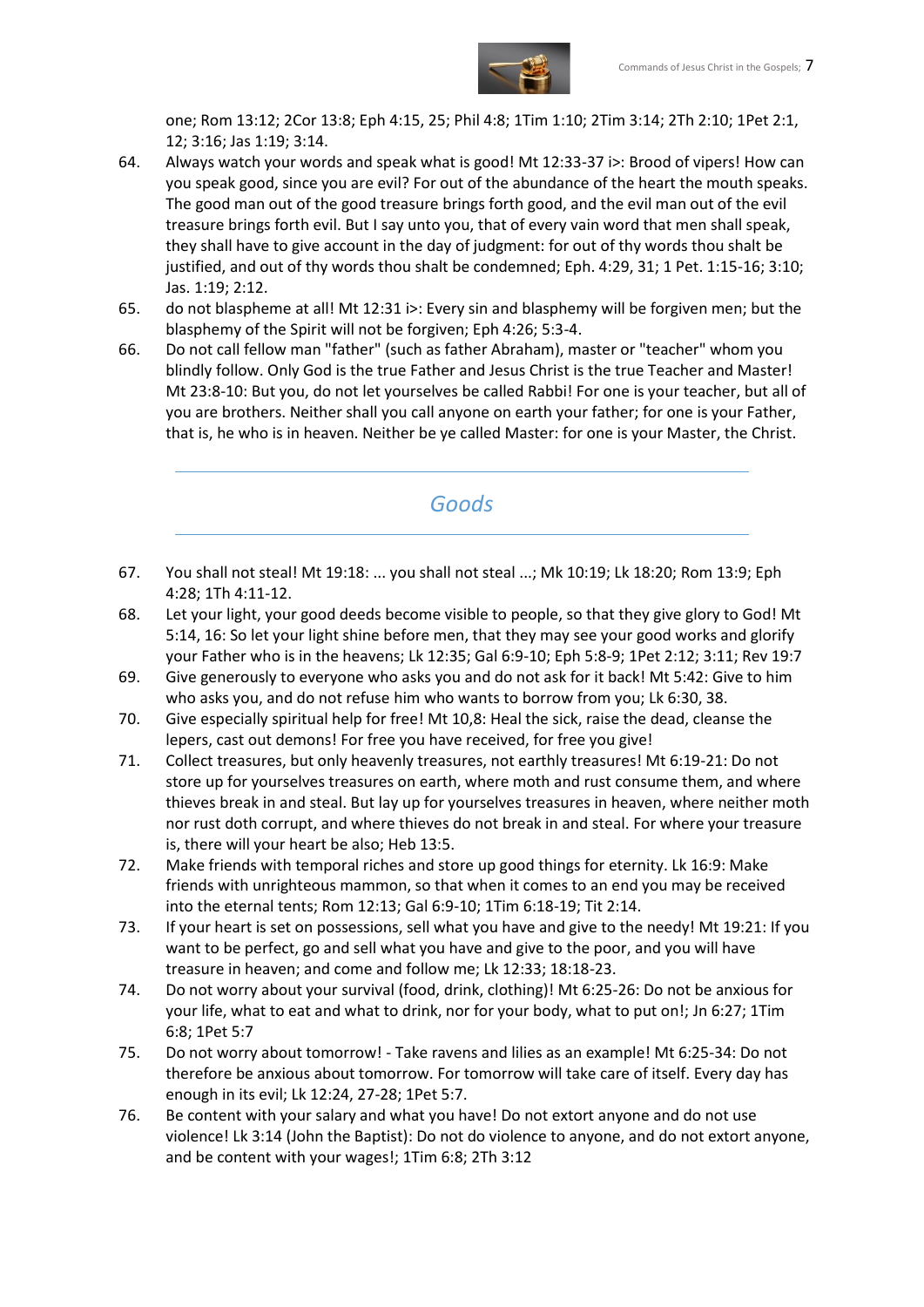

- 77. Be thankful for God's help and healing! Lk 17:16-19 i>: and he fell on his face at his feet and gave thanks to him; and this was a Samaritan; 1Cor 10:10; Col 3:2, 15; Eph 5:4, 20; Col 2:7; 3:15, 17; 1Th 5:18; Heb 12:28.
- 78. Do not despise food on religious grounds or those who eat it! Mark 7:19 i>: Do you not understand that whatever enters a man from without cannot defile him? For it does not go into his heart, but into his belly, and it goes out into the privy. By this he declared all food clean; Matt. 15:17. Note in this not to violate another's conscience: Rom 14:20. The early church was to keep away from idols, fornication, things strangled, and blood: Acts 15:20, 29; Rom 14:3, 14; 1 Cor 10:25, 27.

# *Fellow Christians and Church*

- 79. Love especially other Christians! Jn 13:34-35: A new commandment I give to you, that you love one another, so that as I have loved you, you also may love one another; Jn 13:35; 15:7, 9, 12-13; Rom 12:9-10; 1Cor 16:14; 2Cor 2:4; Gal 5:13-14. 22; 6:2; 6:9-10; Eph 4:32; 5:1; 5:2; Phil 1:9; Col 3:14; 1Th 3:12; 4:10; 1Tim 6:11; Tit 2:4; Heb 10:24. 34; 13:1; 1Peter 1:22; 2:17; 3:8; 4:8; 2Peter 1:7; 1John 2:9; 3:11, 23; 4:7, 11, 21; 2John 1:6; Jude 1:21; Rev 2:4, 19.
- 80. Care for your brothers and sisters in faith, especially those in need (food, hospitality, clothing, hospital visits, prison visits, encouragement ...)! Mt 25:34-36 i>: For I was hungry, and you gave me food; I was thirsty, and you gave me drink; I was a stranger, and you welcomed me; naked, and you clothed me; I was sick, and you visited me; I was in prison, and you came to me; Rom 12:13; 2Tim 5:14; Tit 3:8, 14; Heb 3:13, 15; 4:1; 13:2; 1Pet 4:9.
- 81. Love your fellow Christians first, and then let it overflow to all not-yet-Christians! 2Petr 1:7 i>: He who loves God will also love his brothers and sisters, and eventually all people will come to feel this love; Rom 13:8-10; Tit 2:2
- 82. Remember with others the love of Jesus in the Lord's Supper! Mt 26:26-28: Take, eat, this is my body! ... Drink from it, all of you!; Mk 12:22-24; Lk 22:17-20; Jn 6:53-57; 1Cor 11:23-26.
- 83. Examine yourself first in view of your own faults before you help fellow Christians! Mt 7:3-5: Hypocrite, first pull the beam out of your eye! And then you will see clearly to pull the mote out of your brother's eye; Lk 6:41-42; Rom 14:13.
- 84. Do not pronounce final (judgment) on others with standards that you yourself cannot keep! Mt 7:1-2: Judge not, that ye be not judged. For with what judgment you judge, you will be judged, and with what measure you measure, it will be measured to you; Lk 6:37  $\leftrightarrow$  But examining and judging others, their lives and words is already important: Mt 7:15-16; 1Cor 2:15; Col 2:16; 1Jn 4:1
- 85. Judge righteously! Jn 7:24: Judge not according to outward appearance, but judge righteous judgment; Ro 14:3; 1Th 5:21; Rev 18:20.
- 86. Provide especially fellow Christians with what they need spiritually! Jn 21:15-17: Feed my lambs; Mt 24:45-46; Acts 20:28; Gal 6:2; 1Th 4:18; 5:11; Heb 4;1-2; 12:12, 15; 1Pet 5:2; Jude 1:20.
- 87. Care for and take care of your parents! Mt 15:4: Honor your father and mother; 19:19; Mk 10:19; Lk 18:20; 1Tim 5:4.
- 88. Let the children come to Jesus! Mt 19:13-14: Let the children, and do not refuse them to come to me!; 18:1-6, 10; Mk 10:13-16; Lk 18:15-17; 1Pet 2:2-4.
- 89. Do not murder, do not be angry or wrathful with your fellow Christian! Mt 5:21-22: You shall not kill; but whoever shall kill shall be liable to judgment. But I say to you that everyone who is angry with his brother will be liable to judgment; but whoever says to his brother, "Raka!"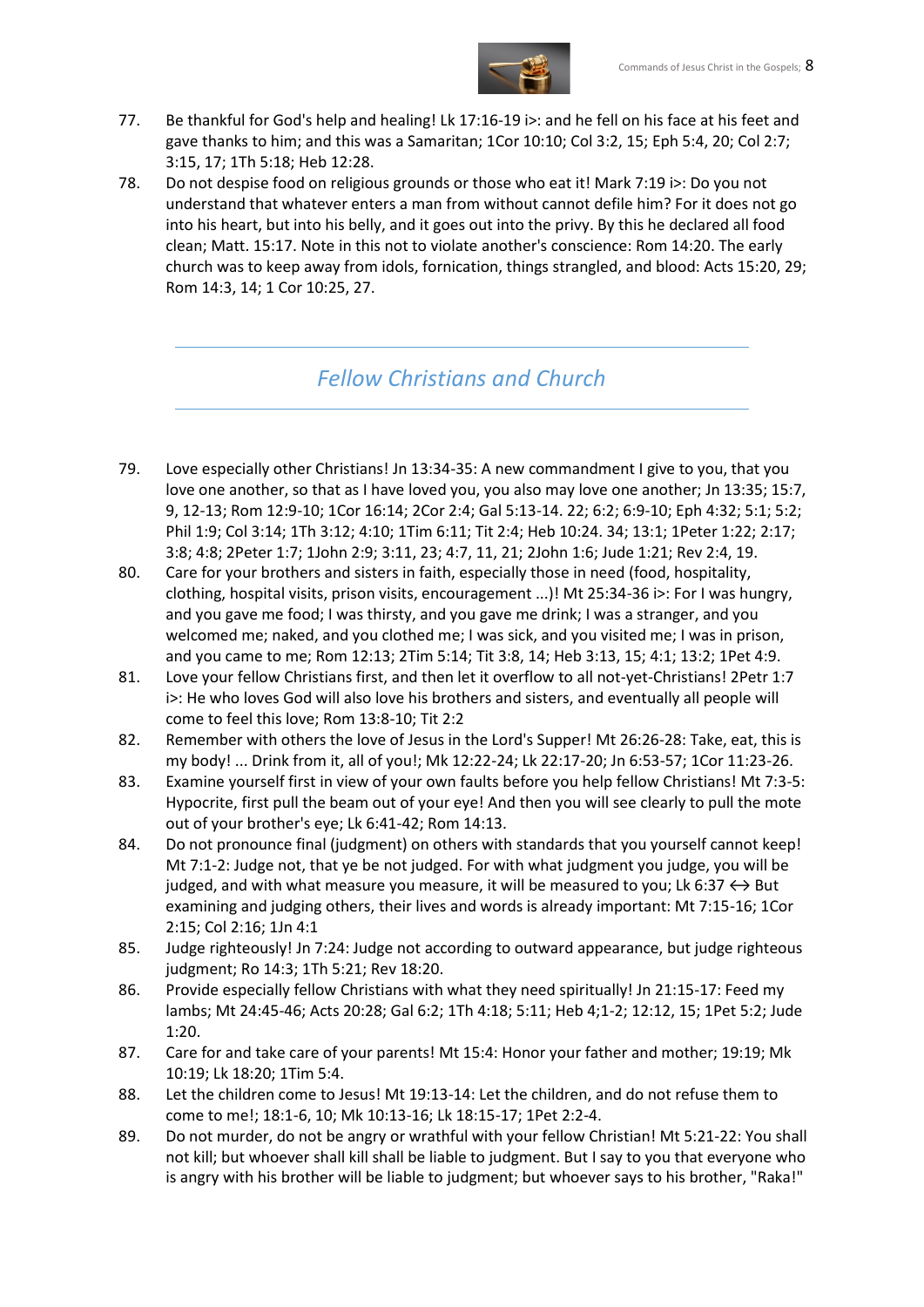

will be liable to the High Council; but whoever says, "You fool!" will be liable to the hell of fire; Eph 4:26, 31; Col 3:8; Jas 1:19-20.

- 90. Do not call your fellow Christians names (with words like moron or idiot)! Mt 5:22: Whoever says to his brother or sister, 'You idiot,' belongs before the supreme court. And whoever says to his brother or sister, 'Go to the devil,' belongs in the fire of hell; Eph 4:29; Jas 4:11.
- 91. Reconcile before you pray! Resolve quickly the problems with someone you have wronged or who is angry with you! Mt 5:23-26: Now when you bring your gift to the altar and there remember that your brother has something against you, leave your gift there in front of the altar and go before, reconcile with your brother; 1Jn 2:9-11.
- 92. Always forgive, be quick and patient in doing so! Mt 6:14-15 i>: For if you forgive men their trespasses, your heavenly Father will also forgive you; but if you do not forgive men, neither will your Father forgive your trespasses; Mt 18:21-22; Mk 11:25-26; Lk 6:37; Lk 17:3-4; 2Cor 2:7-8; Eph 4:32; Col 3:13; 1Th 5:14; 2Tim 2:9, 24; 2Th 3:13.
- 93. Wash the feet of fellow Christians by ministering to them even in unpleasant areas. Jn 13:14- 15: If I then, the Lord and the Teacher, have washed your feet, you also owe it to yourselves to wash one another's feet. For I have given you an example, that you also do as I have done to you; Gal 5:13-14; Gal 6:1-2.
- 94. Keep peace and unity with other Christians! Mark 9:49-50: For everyone will be salted with fire. Salt is good; but if the salt has become saltless, with what will you season it? Have salt in yourselves, and keep peace among yourselves."; Mt 5:9; Ro 12:16; 14:19; 15:5; 1Cor 1:10; 2Cor 13:11; Eph 4:3, 13; Phil 2:2, 14; 1Th 5:13; Heb 12:14; 1Pet 3:8.
- 95. Do not despise simple fellow Christians who are not yet ready in the faith! Mt 18:10: See that you do not despise one of these little ones. For I tell you that their angels in the heavens always behold the face of my Father who is in the heavens; Rom 14:1; 15:7; Eph 5:21.
- 96. Confront fellow Christians when they hurt you and admonish them in the following way! Mt 18:15-18: But if your brother sins, go and convict him between you and him alone. If he listens to you, you have won your brother. But if he does not listen, take one or two more with you, so that out of the mouths of two or three witnesses every thing may be confirmed. But if he will not listen to them, tell the church; but if he will not listen to the church either, let him be to you as the Gentile and the publican!"; Gal 6:1; Eph 5:11; 1 Tim 5:20; Tit 1:13.
- 97. Practice church discipline with the church and separate yourself from those who call themselves Christians but do and approve of evil things! Do not even eat with them and do not greet false teachers! Mt 18:17: but if he also will not listen to the church, he is to you as the Gentile and the tax collector!; Rom 16:17-18; 1Cor 5:1-2, 5, 7, 9, 11-13; 2Cor 6:17; 2Cor 6:14-15; Eph 5:7, 11; 1Th 4:6; 2Th 3:6-11, 14-15; 4:15; 1Tim 5:20; 1Jn 5:16; 2Jn 1:11; Rev 18:4.
- 98. Do not seek power over other Christians and do not become proud, but be humble and serve all others! Mt 23:8-12 i>: But the greatest among you shall be your servant. But he who will exalt himself will be humbled; and he who will humble himself will be exalted; Mt 20:25-28; 18:4; Mk 10:42-45; Lk 22:25-27; Jn 13:12-17; Rom 12:16; 1Tim 6:17; 1Petr, 5:5.
- 99. Do not fight other Christian groups! Mark 9:38-41: John said to him, "Teacher, we saw someone casting out demons in your name, and we resisted him because he did not follow us. But Jesus said, Do not resist him, for there is no one who can do a miracle in my name and soon after speak evil of me; Lk 9:49-50  $\leftrightarrow$  Mt 12:30; Lk 11:23

#### *Mission*

100. Love your neighbor! Mt 19,19: ... you shall love your neighbor as yourself! 2Petr 1,7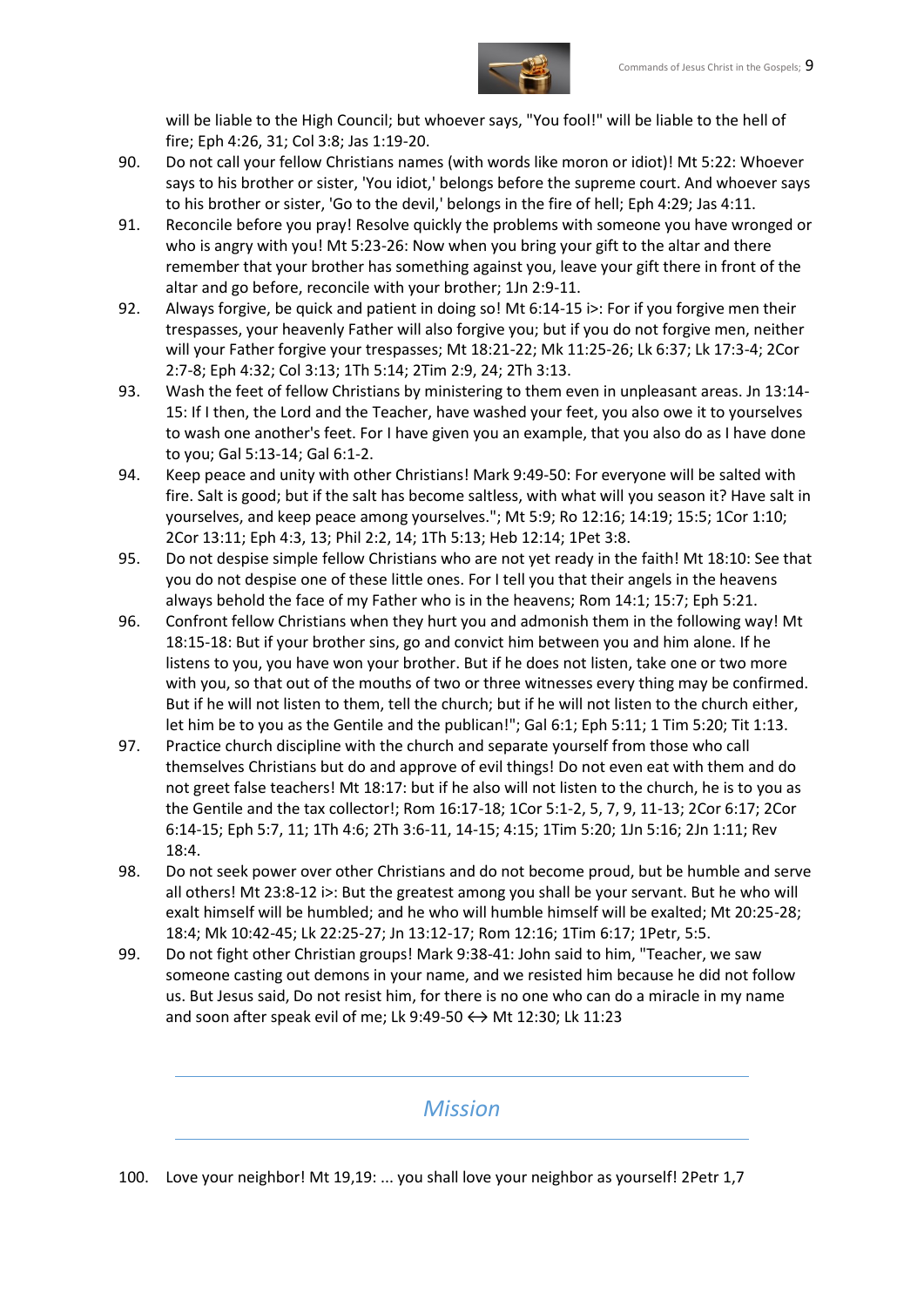

- 101. Leave your relatives and possessions to serve Jesus! Mt 19,29 i>: And everyone who has left houses or brothers or sisters or father or mother or children or fields for my name's sake will receive a hundredfold and inherit eternal life. Acts 7:3, 33, 34
- 102. Go and work in God's vineyard. Mt 20:4, 7: ... Go ye also into the vineyard! ... ; Lk 19,14.17; 1Cor 15,58
- 103. Cast your net boldly and expect the impossible when Jesus instructs you! Joh 21,6: Cast your net on the right side of the boat! And you will find.
- 104. Carry out your spiritual mission with authority! Mt 10:1,8: And when he had called his twelve disciples, he gave them authority over unclean spirits, to cast them out, and to heal every disease and every infirmity; ... Heal the sick, raise the dead, cleanse lepers, cast out demons! For free you have received, for free you give! Luke 10:8-9; Acts 9:34, 40; 1 Peter 5:2; Jude  $1:4$
- 105. Ask God to send harvesters! Mt 9:37-38: Ask the Lord of the harvest, therefore, to send out laborers into his harvest!; Lk 10:2.
- 106. Gather together with Jesus! Mt 12:30 i>: He who is not with me is against me, and he who does not gather with me scatters; Lk 11:23; Jn 4:36; Phil 1:27.
- 107. Wait and receive God's power! Lk 24:49: But you, stay in the city until you are clothed with power from on high; Acts 1:8; 1Cor 16:13; Eph 6:10; 2Tim 2:1; 1Pet 3:11.
- 108. Proclaim that God's kingdom is near! Mt 10:7: But when you go, preach and say, "The kingdom of heaven is at hand"; Lk 9:60; 10:9; Acts 5:20; 1Cor 1:17 (Paul); 2Tim 4:2, 5; 1Pet 2:9.
- 109. Preach repentance and forgiveness of sins through Jesus! Lk 24:47 i>: and repentance for the forgiveness of sins be preached in His name to all nations, beginning from Jerusalem; Rev 2:5; 3:3.
- 110. Tell and publish what Jesus shows you in secret! Mt 10:27: What I tell you in darkness, speak in the light; and what you hear whispered in your ear, shout out on the housetops; Rev 1:11, 19; 2:1, 8, 12, 18; 3:1, 7, 14.
- 111. Persuade (make clear the urgency, be plausible, appeal to) people to find salvation! Mt 22:9: Go therefore to the crossroads of the highways, and as many as you find, invite to the wedding; Lk 14:23; Acts 2:40; Acts 10:42; Acts 26:28; 2Cor 5:11; Rev 22:17
- 112. Do not be ashamed of Jesus, but confess Him. Mt 10:32 i>: Everyone therefore who will confess me before men, I also will confess him before my Father who is in the heavens; 1Pet 3:15; 2Tim 1:8; Heb 10:39; 13:13; 1Pet 4:16; 1Jn 4:15; Rev 2:13,17.
- 113. Go with other Christians as a team to all nations, make disciples of them, baptize the disciples, and teach the disciples to keep all that Jesus commanded. Mt 28:19-20: Go therefore and make disciples of all nations, baptizing them in the name of the Father and of the Son and of the Holy Spirit, teaching them to observe all that I have commanded you; Mk 16:15; Acts 2:38; 1 Tim 6:14; 2 Tim 3:14; Rev 22:7.
- 114. Go into all the world and make known the gospel. Mt 24:14 i>: and this gospel of the kingdom will be preached in all the world for a witness to all nations, and then the end will come; Mt 28:19-20; Mk 13:10; 16:15; 1Pet 3:15
- 115. Make God's house a house of prayer for all nations! Mk 11:17 i>: "My house will be called a house of prayer for all nations"; Mt 21:13; Jn 2:16; Mt 10:8; Col 4:18.
- 116. Receive with hospitality all missionaries/Christians whom Jesus sends! Jn 13:20: He who receives whom I will send receives me, but he who receives me receives him who sent me; Acts 18:27; 20:21; Rom 12:13; 15:7; Col 4:10; 3Jn 8.
- 117. Greet unknown people kindly with God's blessing! Mt 10:12: But when you enter the house, greet it; Phil 4:5; Tit 3:1-2.
- 118. Find out who is worthy and open to the Gospel in a new place! Mt 10:12-13: And if therefore the house be worthy, let your peace come upon it; but if it be not worthy, let your peace turn back unto you.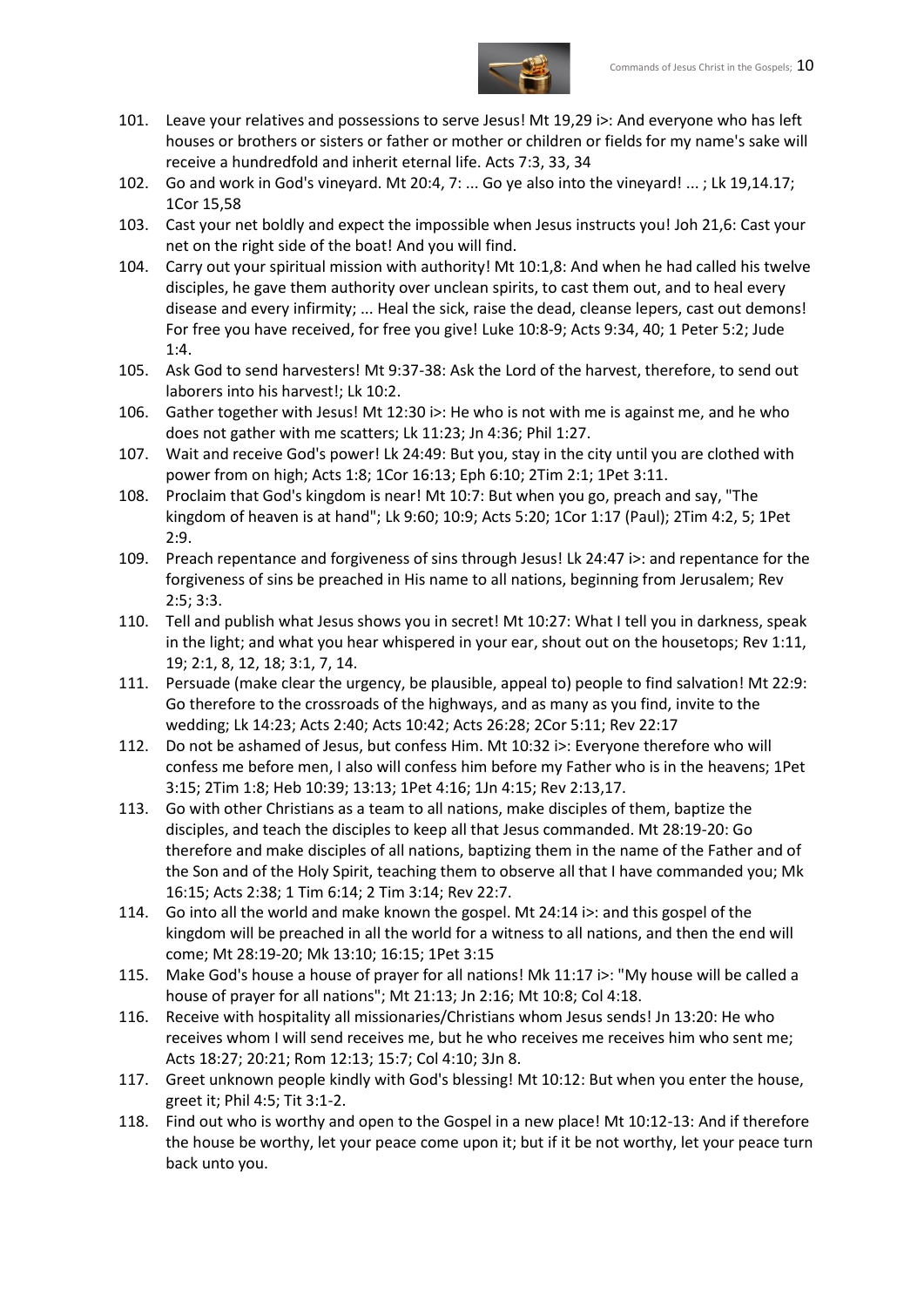

- 119. Seek out the individual lost! Lk 15:4, 8 i>: What man among you, having an hundred sheep, and having lost one of them, doth not leave the ninety and nine in the wilderness, and go after the one that is lost, until he find it?
- 120. Heal the sick! Mt 10:8: Heal the sick, raise the dead, cleanse the lepers, cast out demons! For free you have received, for free you give!; Mk 6,13; LK 10,9; Jam 5,14-15  $\leftrightarrow$  This was especially true for the apostles. According to them, there is the special gift of healing, miraculous powers and languages that only a few Christians have: 1Cor 12:9, 28-31; Jas 5:14- 15.
- 121. Raise the dead! Mt 10:8 see above.
- 122. Make lepers clean! Mt 10:8 s.o.
- 123. Cast out demons! Mt 10:8 s.o.; 12:29; Acts 16:18
- 124. Where it is God's will, forgive people their sins! Jn 20:23: If you forgive anyone's sins, they are forgiven him; if you retain anyone's sins, they are retained for him; Mt 16:19.

### *Countering adversaries and false teachings*

- 125. Be wise as serpents, but without guile as doves! Mt 10,16-18: Behold, I send you as sheep in the midst of wolves; be ye therefore wise as serpents, and simple-minded as doves. But beware of men! For they will hand you over to courts, and in their synagogues they will scourge you; and you will also be brought before governors and kings for my sake, as a testimony to them and to the nations; Lk 10:3; 1Cor 14:20; Col 4:5-6.
- 126. Forsake those who absolutely will not hear the gospel! Mt 10:14-15: And if anyone will not receive you nor hear your words - go out of that house or town and shake the dust off your feet; Lk 9:5; 10:10-12; Mk 6:11
- 127. Keep what is holy and do not give it to scoffers who only scorn what is precious to you! Mt 7:6: Do not give what is holy to dogs; neither cast your pearls before swine, lest they trample them under their feet and turn and tear you to pieces; Mt 10:14; Mk 6:11; Lk 9:5; Eph 1:4; 4:24; 1Pet 1:15-16; 3:15; 2Pet 3:14; Rev 22:11
- 128. Leave blind leaders of the blind, opponents of the gospel, to themselves! Mt 15:14: Leave them! They are blind leaders of the blind. But if a blind man leads a blind man, both will fall into a pit.
- 129. Beware of false prophets and false teachers! Mt 7:15: Beware of false prophets who come to you in sheep's clothing. But inwardly they are ravening wolves; Mt 24:4-5, 11, 24; Mk 13:5-6; Lk 21:8-9; 1Cor 6:9-10; 10:12; Eph 5:6; Phil 3:2; Col 2:8; 2Th 2:3; 1Tim 1:4; 4:16; 6:20-21; 2Tim 1:13; Jas 1:16; Tit 1:14; 1Pet, 5:8; 2Pet, 3:2. 8.17; Heb 13:9; Jas 5:19-20; 1Petr 5:2; 2Petr 3:2-3. 17; 1Jn 3:7; 2Jn 1:8-9; Rev 2:2, 6, 20-21; 3:11.
- 130. Resist and distance yourself from teachers and practices that are not according to Jesus! 2Th 3:6, 14: But we command you, brethren, in the name of our Lord Jesus Christ, that you withdraw yourselves from every brother who walks disorderly and not according to the tradition which they have received from us; 1Tim 1:3, 20; 6:3-6; 2Tim 1:13-14; 2:14-16, 19, 21; Tit 1:11; 2:15; 3:10; Jas 1:16; 1Jn 4:1; 2Jn 9-11; Rev 2:15;
- 131. Do not be impressed by miracles and healings in people who do not live according to the will of the Father! Mt 7:21-23 i>: Not everyone who says to me, Lord, Lord, will enter the kingdom of heaven, but he who does the will of my Father who is in the heavens. Many will say to me in that day, Lord, Lord! Have we not prophesied by your name, and cast out demons by your name, and done many wondrous works by your name? And then I will confess to them: I never knew you. Depart from me, ye workers of iniquity!
- 132. Beware of hypocrisy of religious and power politicians! Mt 16:6-12: Watch and beware of the leaven of the Pharisees and Sadducees; Mk 8:15; Lk 12:1.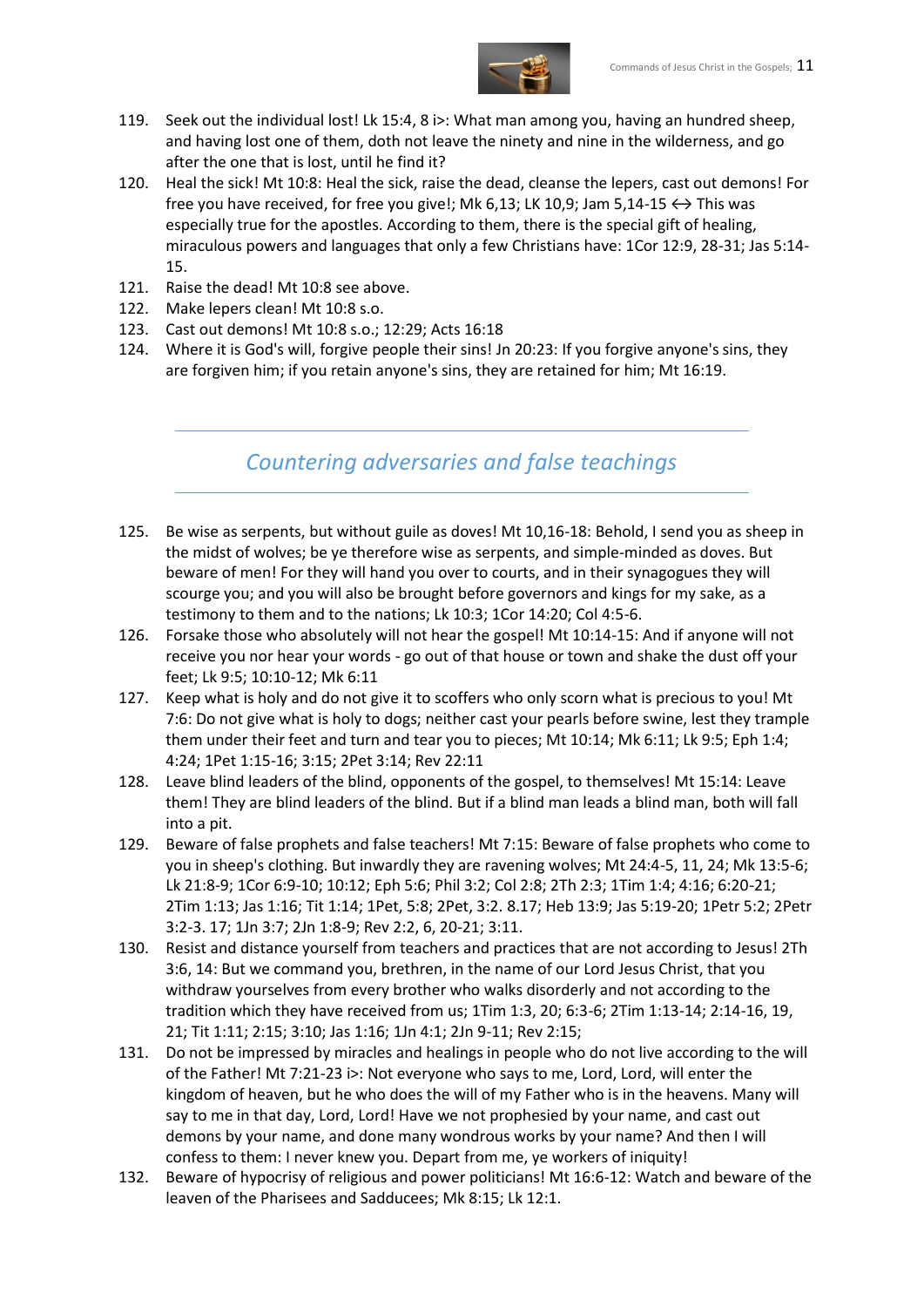

- 133. Love your enemies by praying for them, blessing them and doing good to them! Lk 6:27-35: Love your enemies; do good to those who hate you; bless those who curse you; pray for those who offend you!; Mt 5:43-48; Rom 12:14,20
- 134. Do not resist when people do evil to you; do not take revenge, but do good! Mt 5,38-41: You have heard that it was said: An eye for an eye and a tooth for a tooth. But I say to you: Do not resist evil, but if anyone will strike you on your right cheek, offer him the other also; and to him who will go with you to court and take your undergarment, let him have the cloak also. And if someone will force you to go one mile, go with him two! Rom 12:17, 19-21; Eph 1:10; 4:26; 1Th 5:15; 1Pet 3:9
- 135. Tell your enemy where he is hurting you without threatening him! John 18:23 i>: Jesus answered him, "If I have spoken evil, bear witness of the evil. But if right, why do you strike me?"; Mt 18:15; 1Pet 3:9.
- 136. Ask God for help day and night when you experience injustice! Lk 18:7 i>: But God, should he not execute the judgment of his elect, who cry unto him day and night, and should he draw it out long with them?
- 137. Rejoice when you are persecuted for Jesus' sake! Mt 5:11-12: Blessed are ye when they shall revile you, and persecute you, and shall speak all manner of evil against you lyingly, for my sake. Rejoice and be glad, for your reward is great in the heavens; for in the same way they persecuted the prophets who were before you; Lk 6:22-23; Phil 3:1; 4:4; 2Tim 3:12; 1Pet 4:1.
- 138. Don't worry about what to say when you are on trial for Jesus! Mt 10:19-20: But when they deliver you up, be not anxious how or what ye shall speak: for it shall be given you in that hour what ye shall speak. For it is not you who speak, but the Spirit of your Father who speaks in you; Mk 13:9-11; Lk 12:11-12; 21:12-15; Phil 4:6.
- 139. Fear not men, but God alone. Mt 10:28: And do not fear those who kill the body but are not able to kill the soul; but rather fear Him who is able to destroy both soul and body in hell; Lk 12:5; Acts 18:9; Acts 23:11; Heb 12:28-29; 1Pet 2:17; 3:14; Rev 14:7; 19:5.
- 140. Do not be afraid, trust! Lk 12:32: Fear not, little flock! For it has pleased your Father to give you the kingdom; Jn 16:33; Phil 4:6; Heb 3:6, 14, 18; Rev 1:17; 2:10.
- 141. Be patient in suffering! Mt 10:22 i>: And you will be hated by all because of my name. But he who endures to the end will be saved; Mt 24:13; Mk 13:13; Lk 21:19; Acts 27:24; Rom 12:12; 2Cor 1:6; 2Tim 1:8; 2:3; 4:5; 1Pet 4:1. 13.19; 5:7-9; Heb 10:34; 12:3, 7; 13:13; Jas 1:2; 5:7-11, 13; 1Pet 2:20; 4:1, 12, 16; 1Jn 3:13, 17; Rev 2:2, 10; 3:11; 13:9-10.
- 142. Everyone is to submit to his political leadership, obey the laws and pay his taxes! Mt 22:16- 21: Render unto Caesar the things that are Caesar's, and unto God the things that are God's; Mk 12:14-17; Lk 20:21-25; Rom 13:1, 6-7; 2Tim 4:2; 1Pet 2:13, 17; Jas 1:4. But also claim your rights: Acts 16:37; Jn 18:23; Tit 3:1; 1Pet 2:13-15, 17.

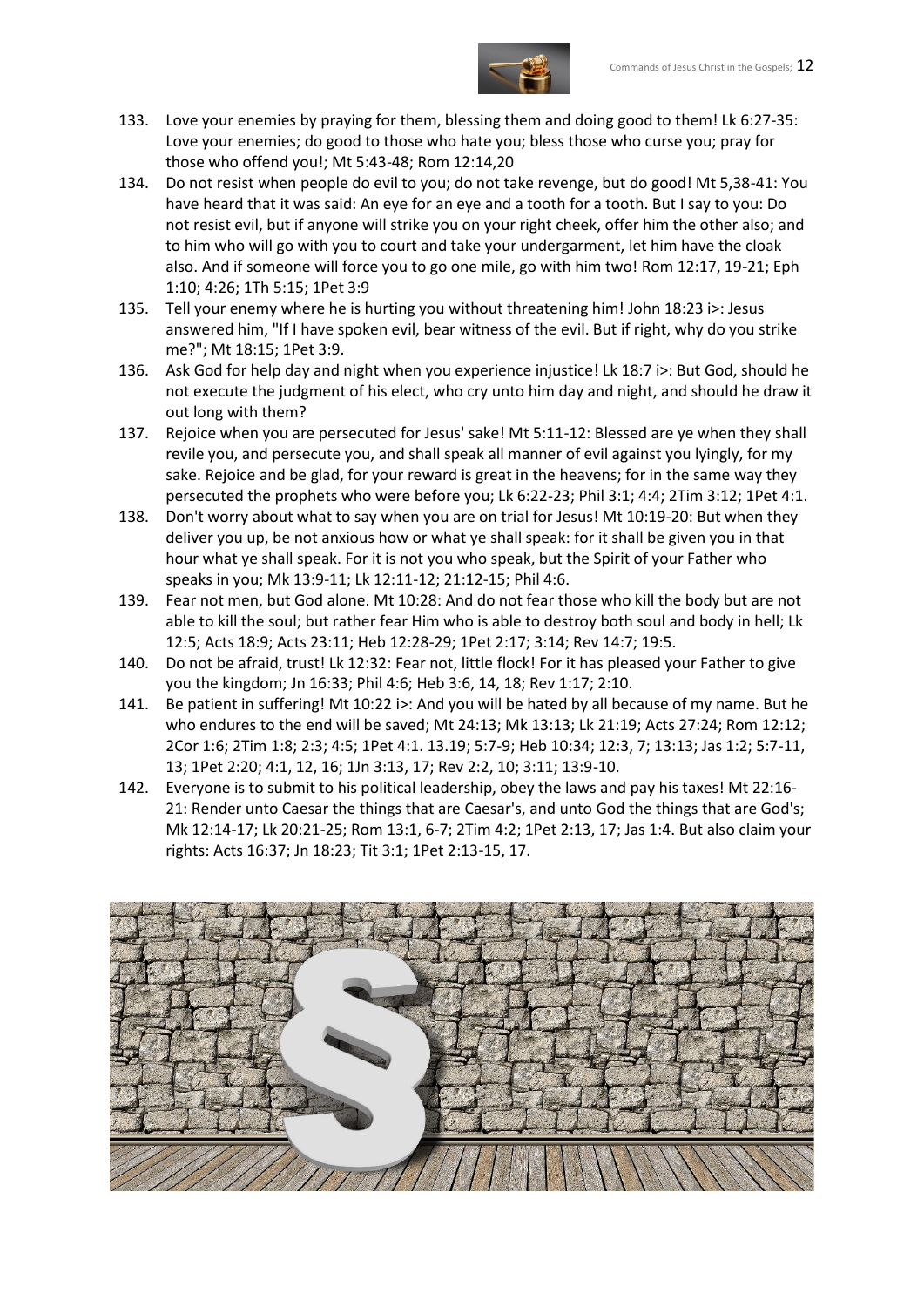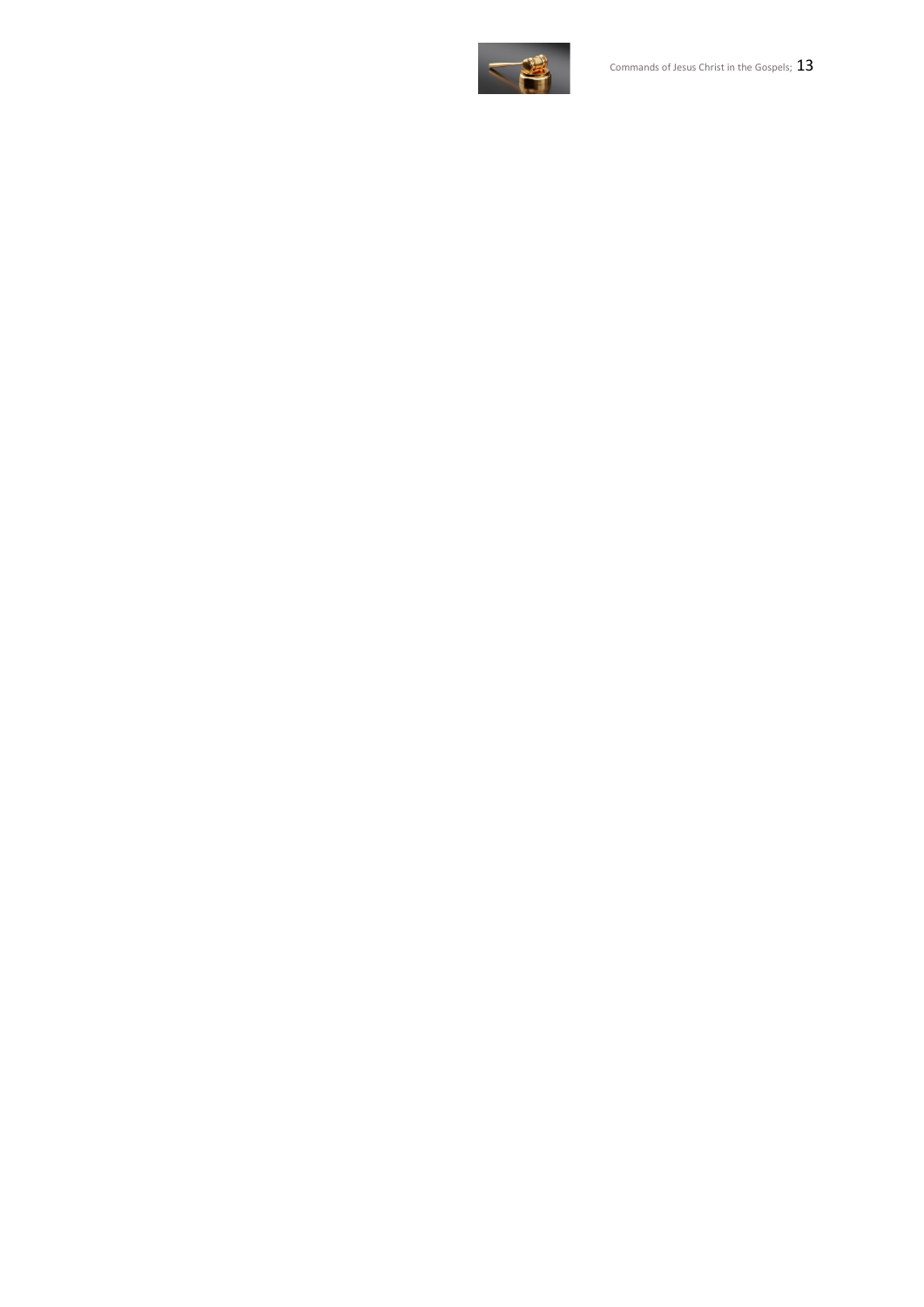

# 116 other New Testament instructions

Here you will find 116 other New Testament instructions that do not appear directly in the Gospels. Jesus clearly says that the Holy Spirit will clarify even more points after ascending to the Father in heaven: *Still many things have I to say unto you, but ye cannot bear them now. But when that one comes, the Spirit of truth, he will guide you in all truth. For he will not speak from himself, but what he hears he will speak, and what is to come he will proclaim to you. John 16:12-13*

# *Personal faith*

- 1. Turn from idols to the living God! Acts 14:15: ...proclaim to you that you should turn from these vain ⟨idols⟩ to the living God...; 1Jn 5:21.
- 2. Turn back to God and practice good works! Acts 26:20: ...repent and turn to God, performing works worthy of repentance; Tit 3:14; Heb 10:25; 12:1; 13:16.
- 3. Be strong and courageous in the Lord! Eph 6:10: Become strong in the Lord and in the power of His might; Acts 8:22; 1Cor 16:13; Gal 5:1; Eph 3:13; 6:10; Phil 1:14; Col 4:17; 2Tim 2:1; Heb 4:16; 12:12-13.
- 4. Put on the weapons of light and Christ! Rom 13:12-14: Let us therefore put off the works of darkness and put on the weapons of light! ... but put on the Lord Jesus Christ; 1Jn 1,7
- 5. Present yourself body and life to God as a holy sacrifice! Rom 12:1: now I also exhort you to present yourselves body and life to God as a living and holy sacrifice; 1Pet 2:5.
- 6. Everyone carefully consider what he builds on Christ in his life building! 1Cor 3:10-18: But let each one see how he builds on it... And what each one's work is like, the fire will prove. ...; 1Cor 3:10-12; Jas 4:4; 1Jn 2:15
- 7. Do not use the freedom in Christ for sin! Gal 5:13: For you were called to freedom, brothers. Only do not use freedom as an occasion for the flesh, but serve one another through love!; 1Cor 8:9, 13; Gal 5:16; 1Pet 1:16; Jas 2:12; Jude 1:23.
- 8. Take every thought captive under Christ! 2Cor 10:5 i>: ... take every thought captive under the obedience of Christ; Heb 12:9.
- 9. Draw near to God through Jesus Christ! Heb 7:25 i>: Therefore He is also able to save completely those who draw near to God through Him, because He always lives to intercede on their behalf.
- 10. Do not think too highly of yourself, but also not too lowly of yourself! Jam 1,9-10: Let the lowly brother boast of his highness, but the rich brother of his lowliness.
- 11. Do not become arrogant and do not despise the Jews! Rom 11:18-21: ...So do not be arrogant, but be careful that the same does not happen to you...; Rom 11:25; 12:3
- 12. Know God's goodness and severity, His salvation and righteous judgment! Rom 11:22: See now the goodness and severity of God; Rev 18:20.
- 13. May the peace of Christ reign in you! Col 3:15: And let the peace of Christ reign in your hearts, to which also you were called in one body! And be thankful!
- 14. Grow in grace and knowledge of Jesus! 2Peter 3:18: But grow in the grace and knowledge of our Lord and Savior Jesus Christ. To Him be the glory, both now and to the day of eternity! Amen; 1Peter 1:13; 2:2; 2Peter 3:18.
- 15. Trust completely in God's salvation! Acts 2:21 i>: Everyone who will call on the name of the Lord will be saved. Acts 10:43; Rom 3:22; 4:5
- 16. Rejoice and be proud of your heavenly future! Rom 5:2 i>: Through Him we have also gained free access to the grace in which we now live. This was by faith. And the hope with which we may now approach the glory of God fills us with joy and pride; Rom 9:33; 12:12; 2Cor 13:11; 1Th 5:16.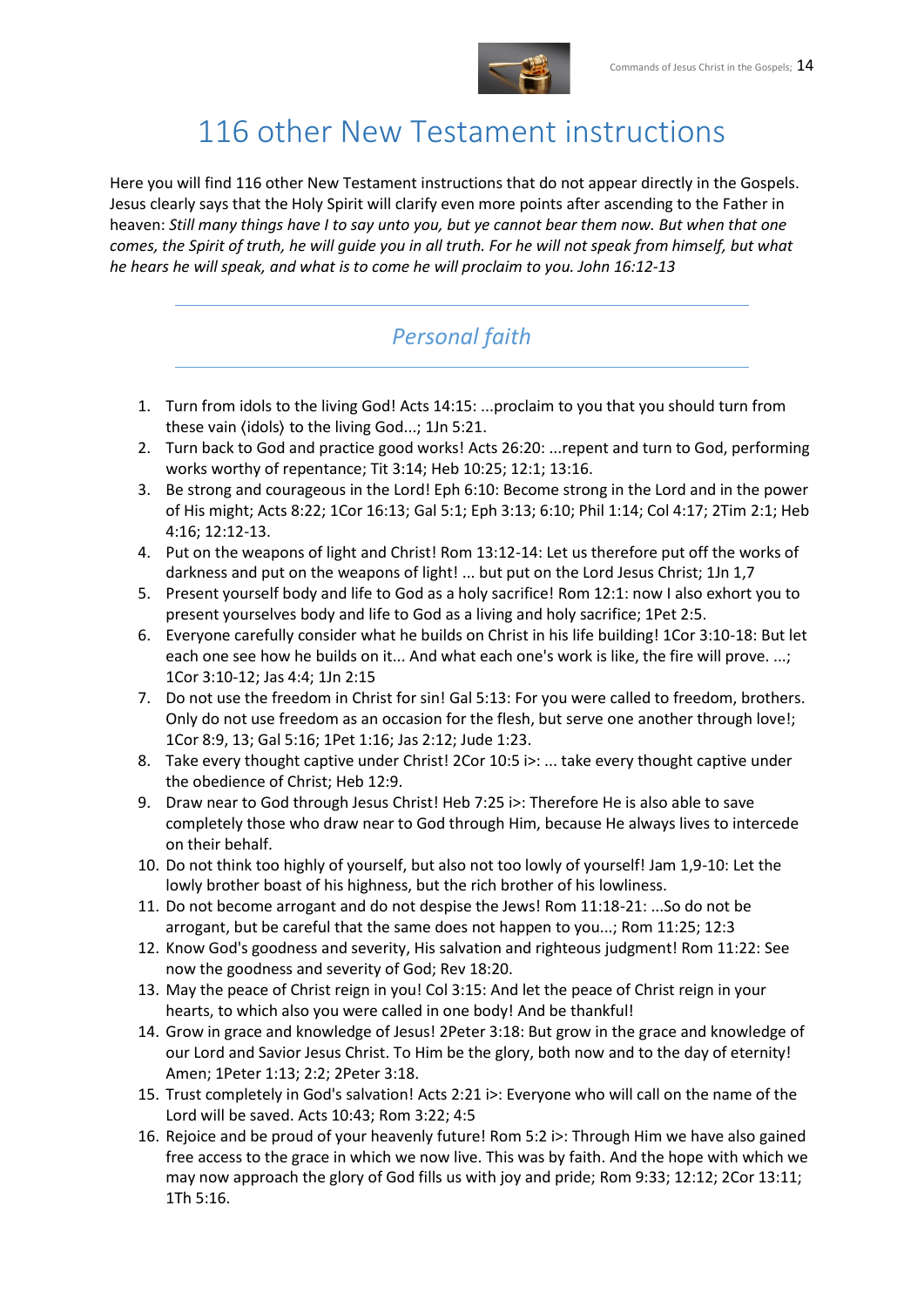

- 17. Know the things and mysteries that have been given to us by God! 1Cor 2:12 i>: But we have not received the spirit of the world, but the Spirit who is from God, that we might know the ⟨things⟩ given to us by God; Matt 13:11; Mark 4:11; Luke 8:10; Rom 16:25; Eph 1:9; Col 1:26- 27; 2:2; 1 Tim 3:9, 16; Rev 10:7.
- 18. Expect to see Jesus Christ again at any time. 1Cor 1:8 i>: ...while you are waiting for the manifestation of our Lord Jesus Christ; Lk 12:36; 21:28; Rom 8:25; Gal 5:5; Phil 3:20; 2Tim 4:8; 1Th 4:16-17; Tit 2:13; Heb 9:28; Jude 1:21.
- 19. Do not go beyond what is written in God's word. 1Cor 4:6 i>: so that you may learn from us not to think ⟨beyond what is written⟩, lest you become puffed up for one against another; 2Tim 2:7-8.
- 20. Do not forsake Jesus! Acts 11:23 i>: ...exhorted all to persevere with the Lord with resolution of heart. Acts 14:22
- 21. If anyone lacks wisdom, let him ask for it! Jas 1:5: But if any of you lacks wisdom, let him ask of God, who gives to all willingly and does not reproach, and it will be given to him.
- 22. Do not put Christ to the test! 1Cor 10,9: Let us also not try the Christ, as some of them tried Him and were killed by serpents.
- 23. Let us hold fast the faith and not waver! Heb 10:23: Let us hold fast the confession of hope without wavering - for faithful is He who made the promise 2 Tim 4:7; Heb 3:6; 4:14; 6:18; 10:23, 35-36; 2 Peter 1:10; 1 John 5:13; Rev 2:25.
- 24. Live a life according to the will of God through His Holy Spirit! Gal 5:16, 25: Walk in the Spirit, and you will not fulfill the lust of the flesh. ... If we live by the Spirit, let us follow the Spirit!; Tit 2:12; Heb 10:7; Jas 4:15; Rev 22:11.
- 25. Do not deceive the Holy Spirit! Eph 4:30: And do not grieve the Holy Spirit of God, with whom you were sealed for the day of redemption; 1Th 5:19; Rev 22:17.
- 26. Put off the old man and put on the new, Christ! Eph 4:22-24 i>: that, concerning the former manner of life, ye have put off the old man, which is ruined by deceitful lusts; on the other hand, be renewed in the spirit of your mind, and put on the new man, which is created after God in true righteousness and holiness; Rom 13:14; Gal 3:28; Eph 3:17; 4:17, 22-24; Col 3:9- 10, 12; 1Pet 2:11
- 27. Live no longer in sin, but reign over it. Rom 5:17 i>: For if by the transgression of one death reigned through one, much more they which receive abundance of grace and of the gift of righteousness shall reign in life through one, Jesus Christ; Rom 6:2, 4, 6, 11-14; 8:13.
- 28. Do nothing to stir up your evil desires. Rom 13:14: Do no more of those things which stir up your lusts; 1Peter 1:14.
- 29. Be firm and do not be enslaved! 1Cor 15:58: be firm and steadfast, always increasing in the work of the Lord; Gal 5:1; Phil 4:2; Col 1:23; 2:6-7; 2Th 2:15.
- 30. Abhor evil! Rom 12:9: Abhor evil, hold fast to good!
- 31. Have nothing to do with sins, such as binge-eating or binge-drinking, bed-sharing, sex orgies, quarreling, bossiness! Rom 13:13: Let us live a life fit for broad daylight, a life without bingeeating and binge-drinking, without bed-sharing and sex orgies, without quarreling and bossiness! Do not be an idolater, a sorcerer, an obscene person, an adulterer, one who abandons natural sexuality and practices same-sex love and similar things, an impure person who does dirty things, a murderer, a liar, a cheat, a gossip, a trafficker, one who abuses children, a covetous person, an envious person, an idolater, a malicious person, a blasphemer, a curser, a slanderer, an indecent person, one who spreads silly gossip, unseemly joker, breaker of words, thief, man-stealer, greedy, honor-seeker, self-praiser, evilinventor, disobedient to mother and father, unloving, brawler who challenges others, irascible, pitiless, slave-dealer who loves intoxication and crazy goings-on, drunkard, hater, murmurer, God-challenger, haughty, jealous, following selfish urges, see Rom 1:27-32; 1Cor 6:9-10; 10:6-10; Gal 5:19-21; Eph 4:17-19; 5:5; Col 3:5-9; 1Tim 1:10; 2Tim 3:23; Jas 1:21; 1Pet 2:1; 4:15; Rev 9:21; 16:9; 20:8; 22:15.
- 32. Do not live like the world around you, but be constantly renewed by God and constantly test whether something is according to God's will! Rom 12:2: And be not conformed to this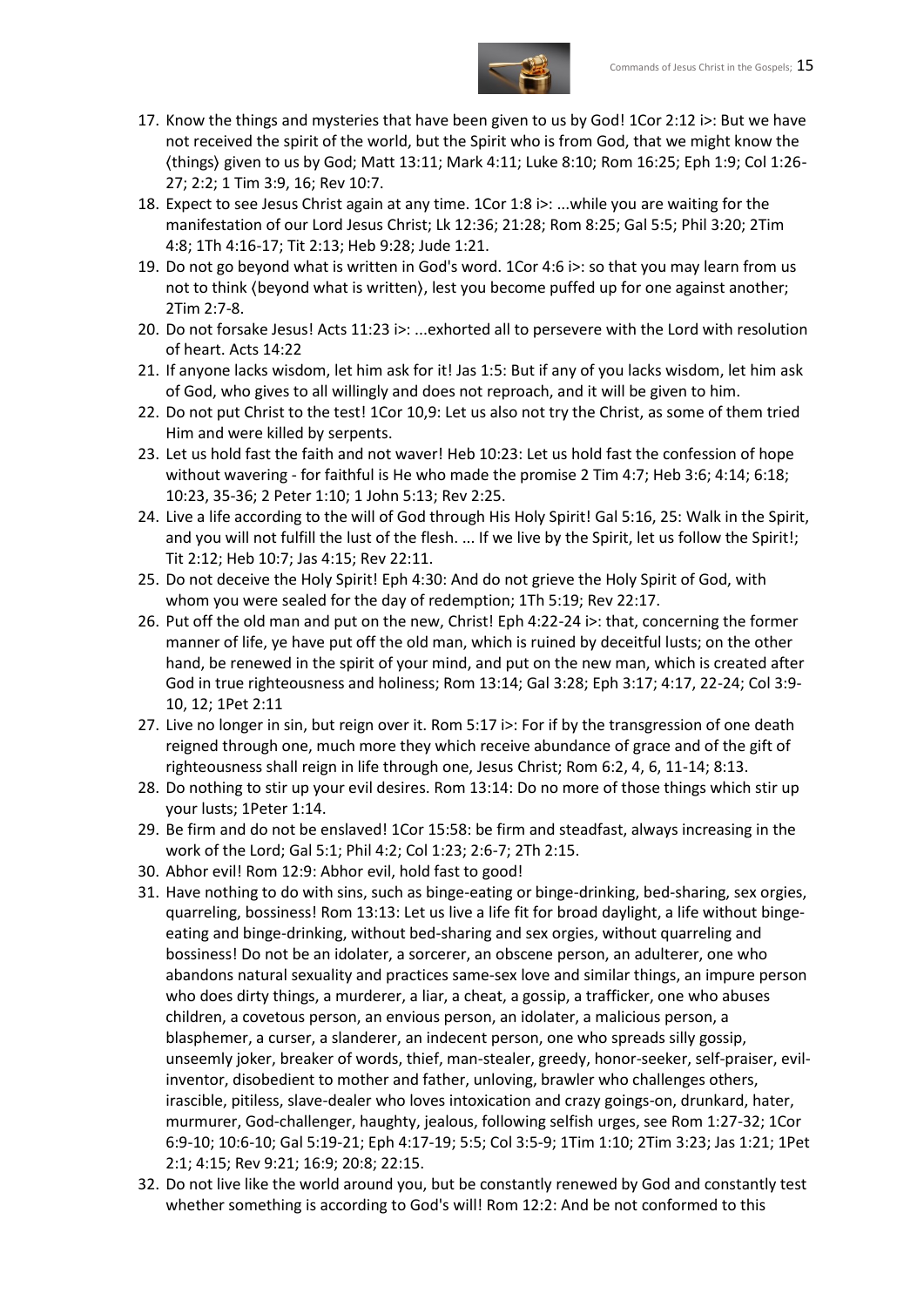

world, but be ye transformed by the renewing of your mind, that ye should prove what is the will of God: that which is good, and acceptable, and perfect; Eph 4:10, 17; 5:10; Phil 3:15; 1Th 5:21; 1Jn 4:1.

- 33. Set yourself apart against sin! 2Cor 6:17; 7:1: Therefore go out from among them and separate yourselves, says the Lord. And do not touch unclean things! ... o let us cleanse ourselves from every defilement of the flesh and spirit, perfecting holiness in the fear of God; Phil 2:12; 1Th 3:13; 4:3-4; 1Pet 1:17.
- 34. Let nothing dominate you, even if it is permitted to you! 1Cor 6:12 i>: All things are lawful for me, but I will not be ruled by anything.
- 35. 36. do nothing out of a bad conscience, but act according to your conviction! Rom 14:5: Let every man be sure of his own mind. Rom 14:20; 1Cor 8:7, 10, 12, 29; 2Cor 2:16; 1Tim 1:5, 19; 3:9; 1Pet 3:16.
- 36. Do not blaspheme or lie. 1Petr 3:10: For he who loves life and wants to see good days, let him guard his tongue. Let no evil word or lie leave his mouth.
- 37. Boast thyself of God, and be not proud of men. 1 Cor. 1:29, 31: that no man boast before God. "Let him who boasts boast of the Lord!" 2 Cor. 10:17
- 38. Be an imitator of the example of Jesus and the apostles! 1Cor 4:16: I ask you now, be imitators of me!; 1Cor 11:1; Gal 4:12; Eph 5:1; Phil 2:5; 3:17; 4:9; 1Th 1:6; Heb 6:12; 12:2; 13:7; 1Pet 2:21; 5:3.
- 39. Walk in the Spirit to overcome sin! Gal 5:16: Walk in the Spirit, and you will not fulfill the lust of the flesh.
- 40. Do not get involved with demons! 1Cor 10,14.20: Therefore, my beloved, flee idolatry! ... But I do not want you to have fellowship with demons; 1Jn 5:21.
- 41. Try to please God in everything! 2Cor 5:9 i>: Therefore it is an honor for us to please Him, whether we are still in a foreign land or already at home with Him.
- 42. Live no longer for yourself, but for Jesus Christ! 2Cor 5,15 i>: for all he died, that those who live should no longer live to themselves, but to him who died for them and was raised from the dead.
- 43. Accept correction! 2Cor 13:11: be corrected, be encouraged; 1Th 5:11; 1Th 5:14; Tit 2:15; Heb 13:22.
- 44. Let God's grace be sufficient for you! 2Cor 12:9: My grace is sufficient for you, for ⟨my⟩ power comes to perfection in weakness.
- 45. Do not deceive the Holy Spirit by lack of cooperation or contradiction! Eph 4:30: And do not grieve the Holy Spirit of God, with whom you have been sealed for the day of redemption!
- 46. Watch! Eph 5:14: "Awake, you who sleep, and rise from the dead! and the Christ will shine on you!"; 1Th 5:6, 8.
- 47. Be wise! Eph 5:15,17: Watch therefore carefully how ye walk, not as unwise, but as wise. ... Therefore do not be foolish, but understand what the will of the Lord is!; Heb 13:21.
- 48. Do not get drunk with alcohol, but be filled with the spirit through songs! Eph 5:18-19: And do not become intoxicated with wine, wherein is dissipation, but become full of the Spirit, speaking to one another in psalms and hymns and spiritual songs, singing and playing to the Lord with your heart!
- 49. As a father or mother, gather treasures for your children! 2Cor 12:14: ... For children should not lay up treasures for their parents, but parents for their children.
- 50. As a child obey your parents! Eph 6:1: Children, obey your parents in the Lord. For this is right; Col 3:20
- 51. As a father, do not provoke your children! Eph 6:4: And you fathers, do not provoke your children to anger, but bring them up in the discipline and admonition of the Lord; Col 3:21; 1 Tim 2:8.
- 52. Be angry, but without sinning! Eph 4:26-27: Be angry, but do not sin; Eph 4:31; Jas 1:19.
- 53. As a slave in a society, you should willingly obey your master and conversely as a master treat your slaves justly! Col 3:22-4:1: You slaves, obey your earthly masters in everything ...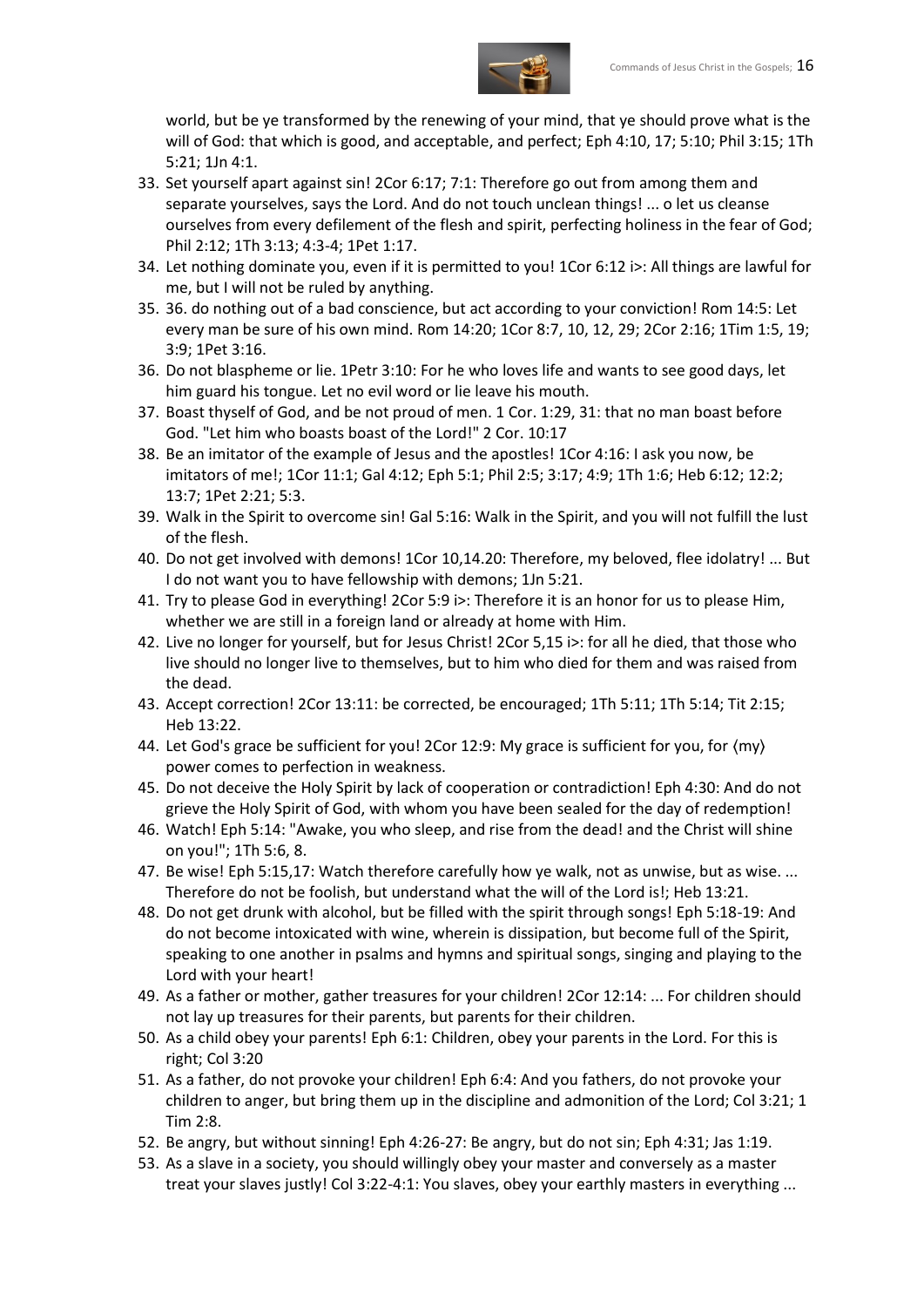

you masters, grant to your slaves what is right and just; Eph 6:5-9; Col 3:22-25; 1 Tim 6:1-2; Tit 2:9; Phil 1:10,17; 1 Pet 1:18

54. As a slave, take advantage of the opportunity to be set free! 1Cor 7:21: If you have been called as a slave, do not let it bother you; but if you can also become free, make use of it all the more gladly.

#### *Persecution*

- 55. Do not be deceived! 1Jn 3,7: Let no one deceive you!; 1Cor 15,33; Eph 5,6.
- 56. As a Christian you will enter the kingdom of heaven through many tribulations! Acts 14:22 i>: ...exhorted them to persevere in the faith, saying that through many tribulations we must enter the kingdom of God. Mt 10:22; 24:9-10; Mk 21:17; Lk 6:22; Jn 15:18, 25; 17:14; Rom 12:12; 2Cor 1:5-7; Phil 1:29; Phil 3:10; Col 1:24; 2Tim 2:3, 1Pet 2:19; 3:14, 17; 4:13, 19; 5:9; Rev 2:10.
- 57. As a Christian you will go through tribulations, but you should rejoice in them! Rom 5:3 i>: Not only this, but we also glory in tribulations, knowing that tribulation produces perseverance; Matt 5:11-12; Phil 2:18; 1Pet 4:12-13.

# *Sexuality/Marriage*

- 58. Flee especially from sexual sins! 1Cor 6:18: Flee from sexual sins! Every sin that a man may commit is outside the body; but he who commits fornication sins against his own body. 2Tim 2:22
- 59. Give glory to God with your body! 1Co 6:20: So give glory to God with your body.
- 60. As a husband cultivate sexual fellowship with your wife and vice versa! 1 Cor. 7:3, 5: Let the husband do his conjugal duty to the wife, and likewise also the wife to the husband... Do not deprive one another....
- 61. As a wife, submit to your husband! Eph 5:22, 24: Submit yourselves one to another in the fear of Christ, wives to their own husbands as to the Lord! ... But as the church submits to Christ, so also the wives to the husbands in everything; Col 3:18; Eph 5:21-33; Tit 2:5; 1Pet 3:1-6; 5:5.
- 62. As a wife, do not make yourself interesting by outward adornment, but by inward values! 1Tim 2:9-10: likewise, that wives also adorn themselves in a decent manner with shamefacedness and modesty, not with braids of hair and gold or pearls or costly apparel, but with what is fitting for women who profess godliness, by good works.
- 63. As a husband, love your wife devotedly! Eph 5:25, 28, 33: So also husbands are guilty of loving their wives as their own bodies. He who loves his wife loves himself. ... In any case, you also - each of you love his wife as himself; but the wife, that she may have reverence for the husband!; Eph 5:25, 28, 33; Col 3:19; 1Pet 3:7.
- 64. As a believing wife, do not divorce your still unbelieving husband unless he seeks it! 1Cor 7:12-13: But to the rest I say, not the Lord: If a brother has an unbelieving wife and she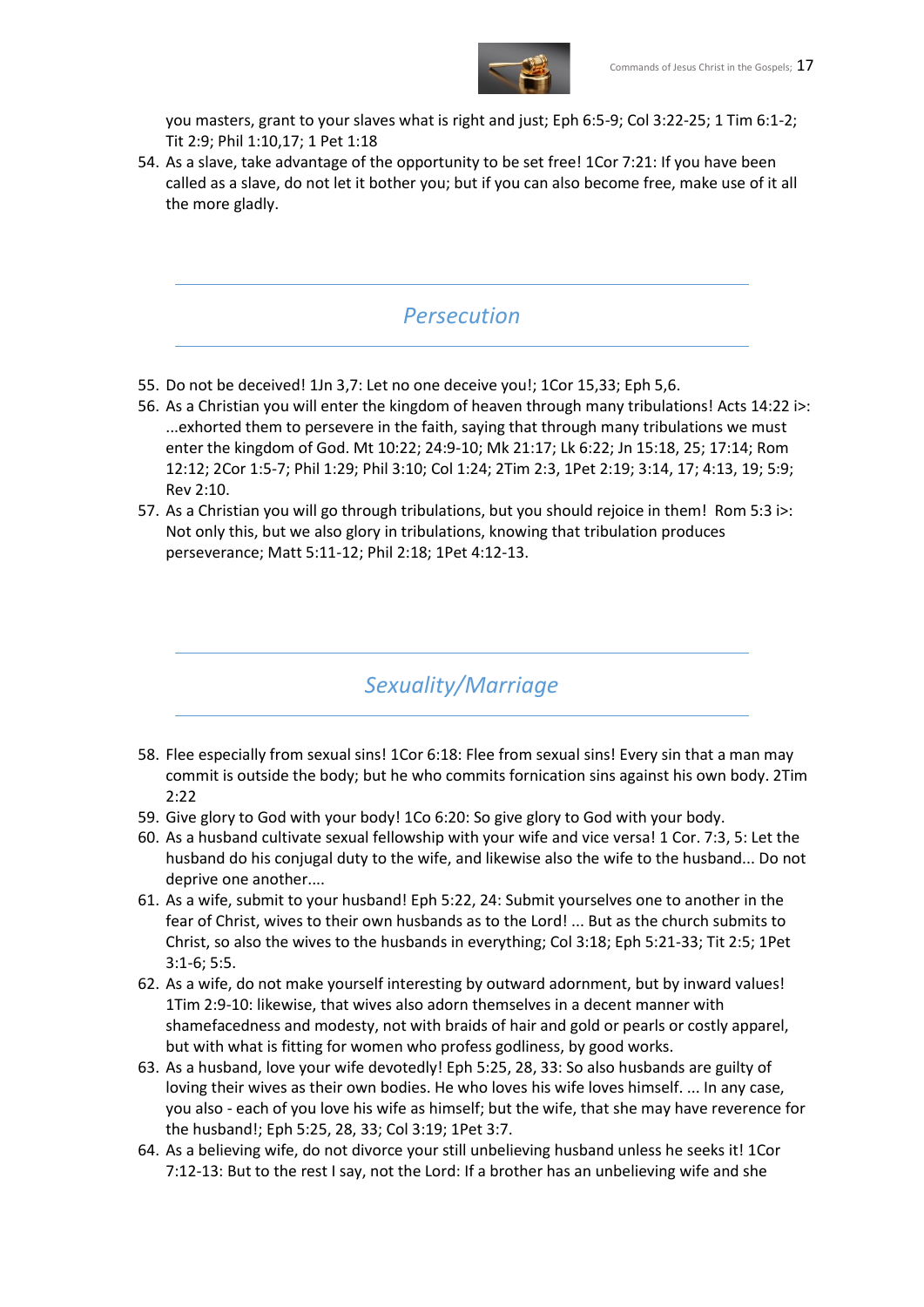

consents to live with him, do not dismiss her. And a woman who has an unbelieving husband, and he consents to live with her, do not dismiss the husband.

- 65. Do not divorce your spouse, if you do, remain unmarried or be reconciled! 1Cor 7:10-12: Now to those who are married, I do not command, but the Lord commands, that a woman should not divorce her husband - but if she does divorce, remain unmarried or be reconciled to her husband; 1Cor 7:15, 27.
- 66. Your future spouse should definitely be a Christian as well! 1Cor 7:39: A woman is bound as long as her husband lives; but if the husband has fallen asleep, she is free to marry whom she wishes, only in the Lord it must be done.

#### *Goods*

- 67. Give instead of taking! Acts 20:35: It is more blessed to give than to receive. Mt 20,28; Mk 10,45
- 68. Collect voluntarily from your money to give cheerfully! 1Cor 16:2: On the first day of every week, each of you set aside and accumulate; 2Cor 8:11, 14, 24; 9:7; Gal 2:20; Heb 7:5; 13:5.
- 69. Care for elderly widows who have no one else! 1Tim 5:3: Honor widows who are really widows!; 1Tim 5:11,14

*Other Christians and Church*

- 70. Be baptized! Acts 2:38 i>: let each of you be baptized in the name of Jesus Christ for the forgiveness of your sins. And you will receive the gift of the Holy Spirit. Receiving the Spirit is associated with baptism in this passage, but not in other biblical passages. Acts 22:16
- 71. Greet fellow Christians (with a holy kiss)! Rom 16:16: Greet one another with a holy kiss! 1Cor 16:20; 2Cor 13:12; Phil 4:21; 1Th 5:26; Heb 13:24; 1Pet 5:14.
- 72. Pray for other fellow Christians! Heb 13:18: pray for us; Rom 15:30; 1Th 5:17-18, 25-26; 1Tim 2:1-2, 8; 1Jn 5:16.
- 73. Pray for other preachers and Christians! 2Cor 1:11 i>: whereby ye also by prayer cooperate for us, that thanks may be given by many for the gift of grace bestowed upon us, through many for us. 2Cor 13:7; Eph 6:18-20; 2Th 3:1-2; Heb 13:18
- 74. Bear the infirmities of your fellow Christians! Rom 15:1-2: We, the strong, have the duty to bear the weaknesses of the weak instead of complacently thinking only of ourselves. Each of us should have consideration for the other, so that he may prosper and be promoted.
- 75. Do not leave the worship meetings! Heb 10:24-25: and let us take heed one to another, that we may provoke one another to love and good works, not neglecting our meeting together, as is the custom with some, but encouraging one another.
- 76. Examine thyself, especially before the Lord's Supper. 1Cor 11:28: But let a man examine himself, and so eat of the bread and drink of the cup; 2Cor 13:5; Gal 6:4; Eph 5:10; Phil 1:10; 1Jn 4:1.
- 77. Confess your sins to one another and pray for healing. Jas 5:16: Therefore confess your sins to one another and pray for one another so that you may be healed!
- 78. Try to help Christians who make a mistake in a friendly way! Gal 6:1-2: Brethren, even if a man is overtaken by a misstep, you, the ministers, in a spirit of gentleness, set him right. And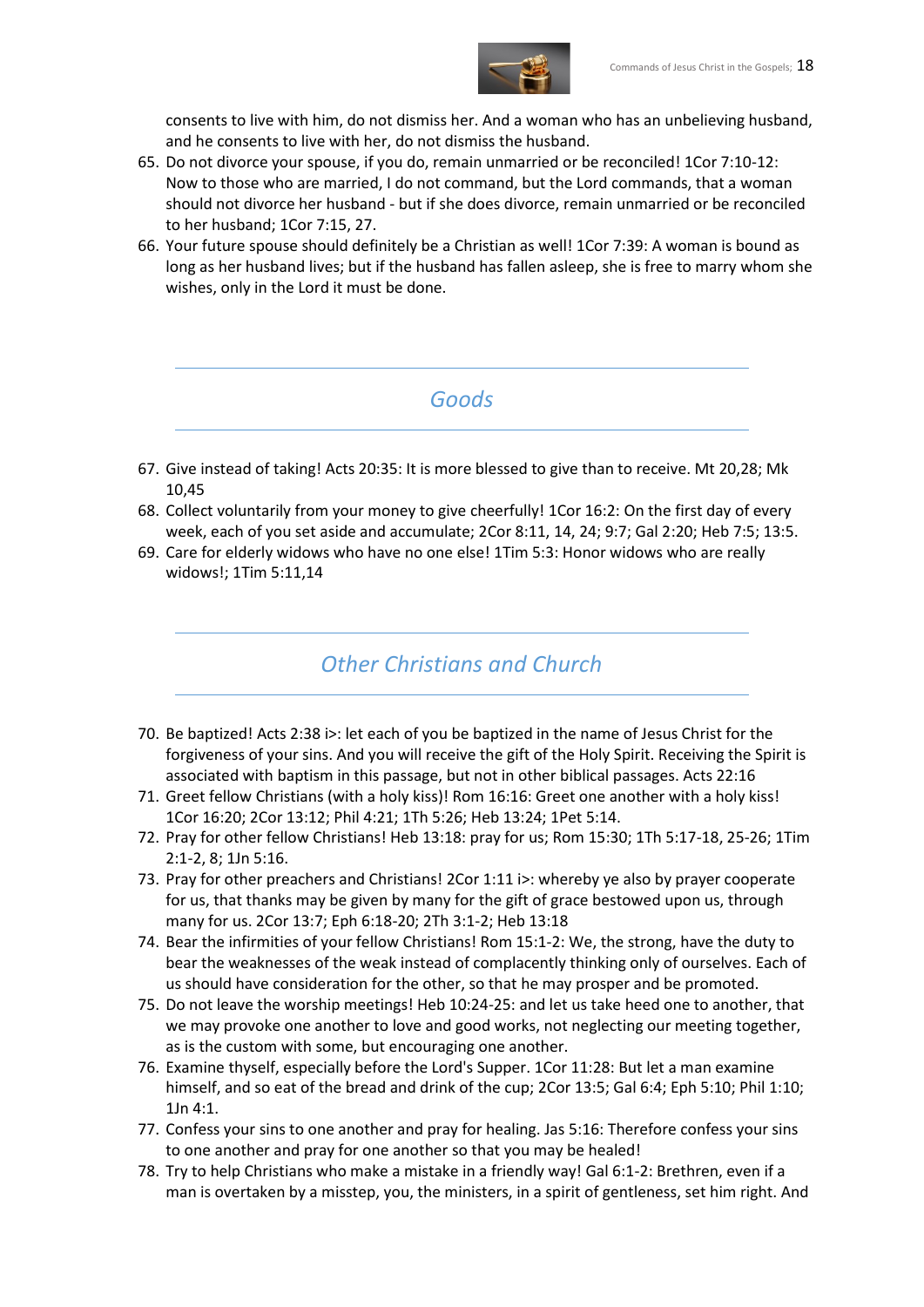

in so doing, take care that you too are not tempted. Bear one another's burdens, and so you will fulfill the law of Christ; Eph. 4:2; 2 Tim. 2:25; Titus 2:15; 3:2; James 1:21.

- 79. Sing spiritual songs and psalms to one another! Eph 5:19: become full of the Spirit, speaking to one another in psalms and hymns and spiritual songs, singing and playing to the Lord with your heart!; Col 3:16; Heb 13:15; Jas 5:13.
- 80. Let each one choose his own day of rest and not condemn others if they do it differently! Rom 14:5-7: The one keeps one day before another, but the other keeps every day alike. But let each one be fully convinced in his own mind! He who observes the day observes it to the Lord. And he who eats eats to the Lord, for he gives thanks to God; and he who does not eat does not eat to the Lord, and gives thanks to God; Matt. 12:8; Mark 2:28; Luke 6:5; Col. 2:14- 17.
- 81. Diligently seek and use the spiritual gifts that build up the church. 1Cor 14:12: So also, since you are zealous for spiritual gifts, strive to abound for the edification of the church; 1Cor 12:31; 14:1; 2Cor 8:7; 1Tim 4:14.
- 82. Use gifts from God without fail! Rom 12:6-8: ...But since we have various gifts of grace according to the grace given us, let us use them; 2Tim 1:6.
- 83. Work them diligently and zealously! Rom 12:11: Do not become slack in diligence, let the Spirit of God burn in you, and so serve the Lord; Gal 4:18; Eph 4:28; Heb 6:11-12; 2Pet 1:5.
- 84. Spiritual teachers and leaders should be provided materially/financially for their ministry! 1Cor 9:9-12: If we have sown you that which is spiritual, what great thing is it if we reap from you that which is earthly?; 1Cor 9:14; Gal 6:6; Phil 4:14-15; 1Th 5:12-13; 1Tim 5:17
- 85. Compensate those who help you spiritually! Rom 15:27: For if the nations have been given a share in the spiritual goods of the Jerusalem believers, they are also obligated to serve them with earthly goods; 1Tim 5:17
- 86. As a church overseer, fulfill the criteria and face a probationary period! 1Tim 3:1-10: But let them also be tried first, and then let them serve if they are blameless; 1Tim 5:22.
- 87. Accept an accusation against elders or leaders only if at least 2 or 3 witnesses raise it! 1Tim 5:19: Do not accept a charge against an elder except with two or three witnesses!
- 88. Obey your spiritual leaders! Heb 13:17: Obey your teachers and follow them, for they watch over your souls-and for this they must give an account-so that they may do it with joy and not with groaning, for this would not be good for you; Jas 5:9.
- 89. Subordinate yourself to other Christians! Gal 5:21: 0rder one another in the fear of Christ; Eph 5:21.
- 90. Do not put those who are new or weak in the faith in positions of responsibility! Rom 14:1: But receive the weak in faith, but not for the decision of doubtful questions!
- 91. Do not seek first of all what serves you, but what serves others! 1Cor 10,24: No one seeks his own, but that of others; 1Petr 4,11
- 92. Reject religious fairy tales! 1Tim 4,7: Reject unholy and old wives' fables, but practice godliness; Tit 1,13-14; 3,9-11.
- 93. Do not be discouraged because of your young age! 1Tim 4:12: Let no one despise your youth, but rather be an example of believers in word, in walk, in love, in faith, in chastity.
- 94. Criticize elders gently, younger ones as brothers, sisters in faith with sexual self-control! 1Tim 5:1-2: Do not drive an older man hard, but admonish him as a father, younger as brothers; older women as mothers, younger as sisters in all chastity!
- 95. Encourage capable Christians who are faithful to teach others! 2Tim 2:2: And what you have heard from me through many witnesses, command faithful men who are able to teach others also; 2Tim 2:24; Heb 5:14; Jas 3:1.
- 96. If you speak in tongues in the church, pray to be able to interpret them or do not use them! 1Cor 14:13,28: Therefore, whoever speaks in a language, pray that he may also interpret it! ... but if there is no interpreter, let him be silent in the church, but speak for himself and for God; 1Cor 14:39-40.
- 97. Let only 2-3 persons speak in tongues and prophets in the worship service! 1Cor 14:27,29: If therefore any man speak in a tongue, let it be in twos, or at most in threes, and one after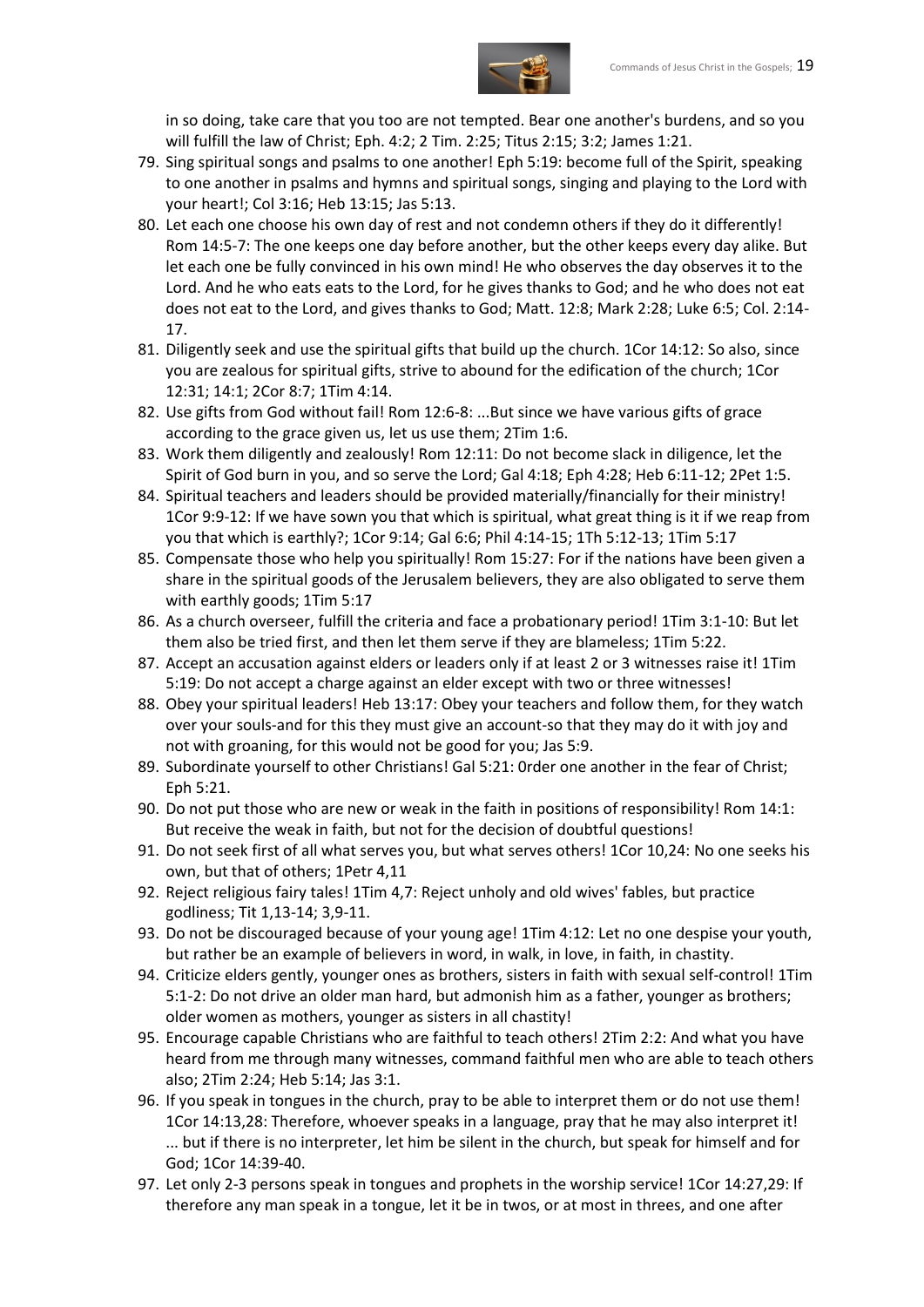

another; and let one interpret. ... But of the prophets let two or three speak, and let the others judge.

- 98. As a woman keep silent in the service! 1Cor 14:34-35: let the women keep silence in the churches, for they are not permitted to speak, but they are to be submissive, as also the law says. But if they wish to learn anything, let them ask their own husbands at home; for it is shameful for a woman to speak in the church; Eph. 5:21-33; 1 Tim. 2:11.
- 99. As a woman cover your head when praying (with long hair?), as a man do not! 1Cor 11:4-15: Every man who prays or prophesies with ⟨something⟩ on his head dishonors his head. But every woman who prays or prophesies with her head uncovered dishonors her head; ... but if a woman has long hair, it is an honor to her? For the hair is given to her instead of a veil.
- 100. Take care with fellow Christians that they do not become bitter, but are filled with grace! Heb 12:15: Take heed lest any man neglect the grace of God; lest a bitter root spring up and cause discord, and many be defiled by it.

### *Mission*

- 101. Take advantage of the time and opportunities! Eph 5:16: Take advantage of the right time! For the days are evil; Gal 6:10; Col 4:5; 2Tim 4:2.
- 102. Preach Jesus as crucified and risen for the forgiveness of sins in spite of all opposition! 1Cor 1:23 i>: let us preach Christ as crucified, a stumbling block to Jews and foolishness to nations; Lk 24:7, 46-47; Acts 2:36; 4:10; 1Cor 2:2; 2Cor 13:4; Gal 3:1; 6:14.
- 103. Put on God's armor! Truth, righteousness, evangelism, faith, assurance of salvation, God's Word, prayer! Eph 6:10-20: Put on the whole armor of God, that you may be able to stand against the wiles of the devil!...; Rom 13:12; 2Cor 6:7; 10:4; Eph 4:15; 5:9; 6:11; Col 3:1-2, 5-8; 1Th 5:8; 1Tim 6:12; 1Pet 1:13; Jas 4:7.
- 104. Expect God's specific missionary instruction even on points important to salvation history! Acts 8:29: But the Spirit said to Philip, "Come along and join this chariot;" Acts 9:6, 11, 15; Acts 10:4-5, 13, 20; Acts 13:2, 43; Acts 16:6, 8-9; Acts 22:10, 18, 21.
- 105. Defend the faith! Acts 9:22 i>: But Saul strengthened himself still more  $\langle$  in the word $\rangle$ , and brought confusion on the Jews who dwelt at Damascus, proving that this is the Christ; Phil 2:16.
- 106. Honor those who plead God's cause! Acts 20:31: Watch therefore, and remember that for three years, night and day, I did not cease to exhort each one with tears!; Phil 2:29
- 107. Do everything for the glory of God! 1Cor 10:31-32: ... do everything to the glory of God! Be unoffensive, both to Jews and Greeks and to the church of God, just as in all things I also seek to please all, in that I do not seek my own advantage but that of the many, that they may be saved.
- 108. Do not discourage messengers of the gospel and do not despise them! 1Cor 16:10- 11: But when Timothy comes, see that he is with you without fear. For he labors in the work of the Lord, as do I. Let no one therefore despise him; 1Cor 16:16, 18.
- 109. Appoint responsible elders in every church plant of a city! Tit 1:5: Therefore I left you in Crete, that you might make complete what is lacking, and appoint elders city by city, as I commanded you.
- 110. Make haste in making God's word available! 2 Tim 4:13, 21: The mantle that I left at Troas with Carpus, bring with you when you come, and the books, especially the parchments.... Make haste to come before winter.